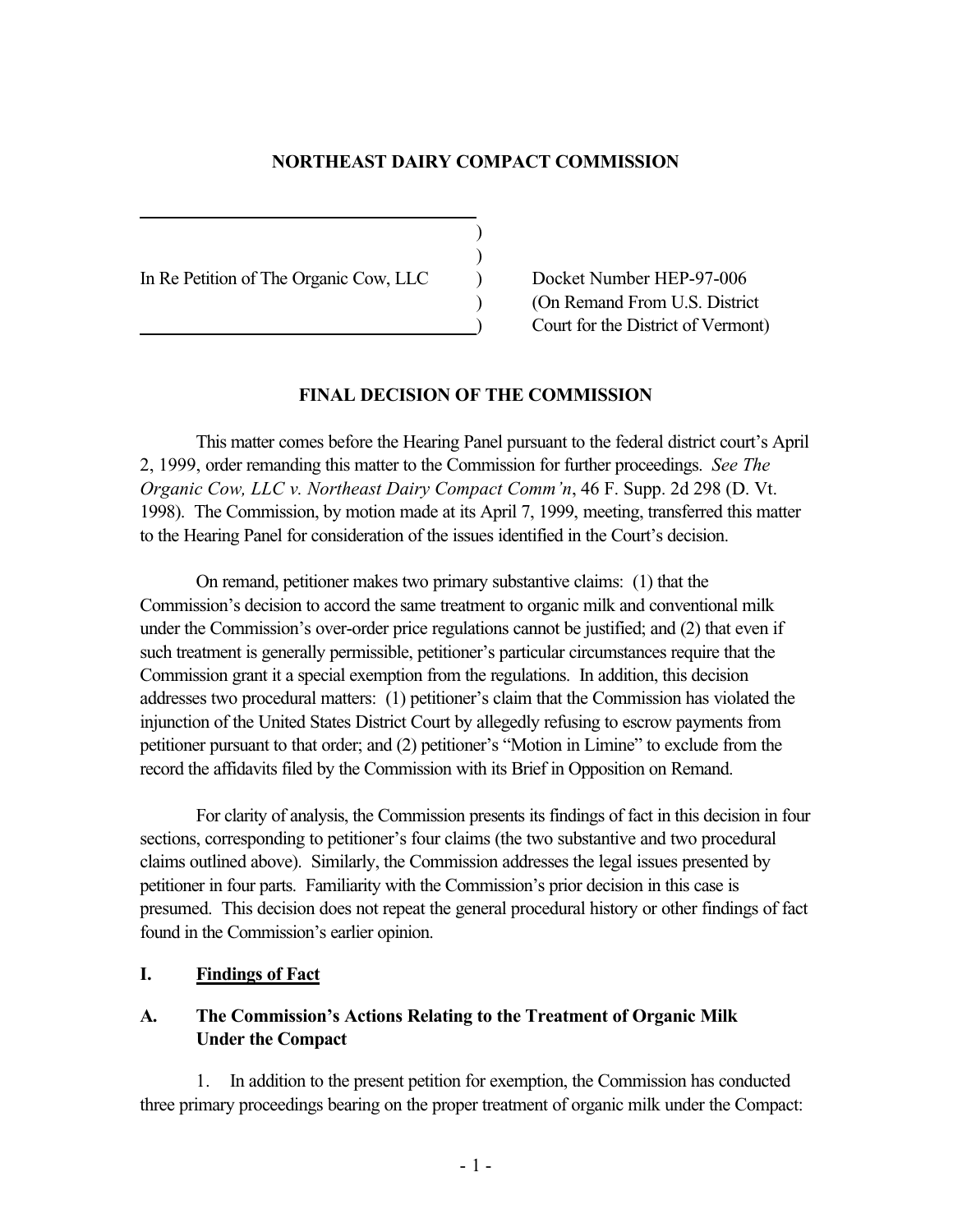(1) the Commission's initial proceeding to adopt an over-order price regulation, conducted in 1996-97; (2) a rulemaking proceeding in 1998-99 addressing the specific question whether to "exempt organic milk handlers from the Compact Over-order Obligation and exclude organic milk producers from the producer pool"<sup>1</sup>; and (3) a 1998 proceeding addressing a petition for the exemption of organic milk filed by Horizon Organic Dairy, Inc.

2. At the time of the Commission's initial rulemaking, petitioner filed comments urging the Commission to adopt, as part of its over-order price regulations, an exemption for "processors who already pay over-order pricing . . . CONSTANTLY THROUGHOUT THE YEAR, not for example, when milk is in short supply or when it is a means to solicit more farmers. $"^2$ 

3. At the Commission's meeting on May 14, 1997, the commissioners considered this request. One commissioner expressed concern that starting down the path toward a patchwork of exemptions from the over-order price regulation would ultimately lead to an erosion of the Compact similar to the erosion of the Regional Cooperative Marketing Agency in the 1980s. Another commissioner observed that it would be administratively difficult to provide an exemption not recognized by the federal Market Order System. Upon completion of the Commission's deliberations, the state delegations voted unanimously not to recognize an exemption from the regulation based on petitioner's comment.<sup>3</sup>

4. The Commission's comments published in the Federal Register upon adoption of the final rule likewise rejected petitioner's request for an exemption. The Commission noted that

> the [over-order] price regulation is designed to mirror operation of the [Federal] Market Order in substantial form to the degree possible. An exemption from regulation based on payment of market-based premiums is not recognized under the Federal Market Order System. Accordingly, to provide such an exemption would disrupt the complimentary function of the Compact and underlying Market Order.<sup>4</sup>

<sup>4</sup> *See* 62 Fed. Reg. 29626, 29631 (May 30, 1997).

l <sup>1</sup> *See* 63 Fed. Reg. 65563, 65564 (Nov. 27 1998).

<sup>2</sup> *See* Affidavit of Kenneth M. Becker ("Becker Aff.), Exhibit A (letter to the Commission from Peter M. Flint) (emphasis in original).

<sup>&</sup>lt;sup>3</sup> *See* Becker Aff., Exh. A (minutes of Commission's May 14, 1997 meeting).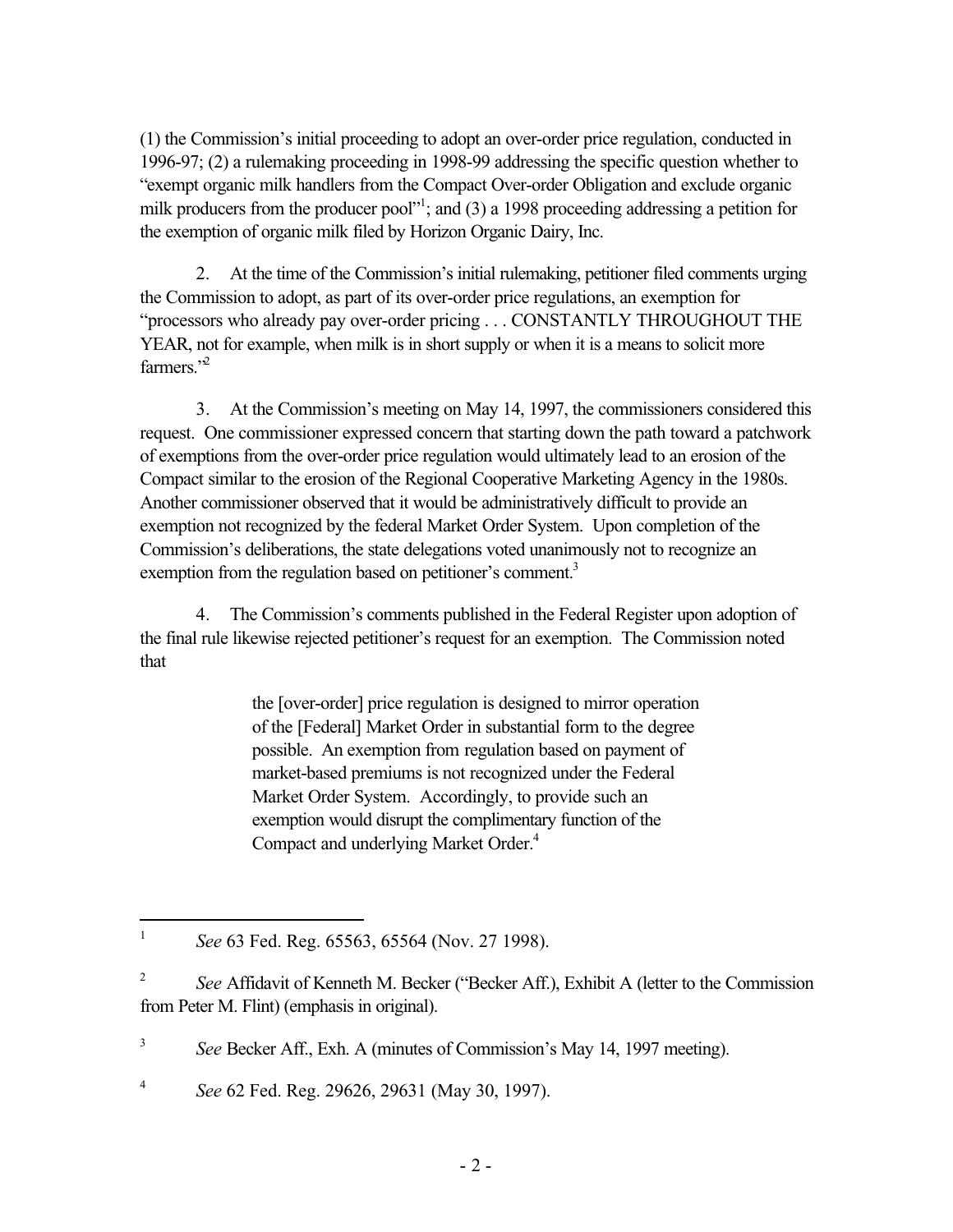5. Following the Commission's rejection of petitioner's initial request for an exemption -- and after petitioner commenced this proceeding in August 1997 -- petitioner also filed (in April 1998) a Petition to Initiate Rulemaking requesting that the Commission consider whether its over-order price regulations should be modified to establish an independent overorder price and producer settlement fund for organic milk.<sup>5</sup> In response to that petition, the Commission initiated a subjects and issues rulemaking by publishing a notice of rulemaking soliciting comments on the question whether to "exempt organic milk handlers from the Compact Over-order Obligation and exclude milk producers from the producer pool."6

6. On December 16, 1998, the Commission held a public hearing on the question whether organic milk should receive special treatment under the Compact. At the hearing, Carmen Ross, the Commission's Regulations Administrator, testified on behalf of the Commission. Mr. Ross stated that the Commission's "Price Regulation was modeled after the regulations of the Federal Milk Market Order 1," which "do[es] not distinguish between milk and organic milk."<sup>7</sup> Mr. Ross also noted that the Commission's regulations followed the Compact itself in defining the term "milk" as the "lacteal secretion of cows," without distinguishing between conventional and organic milk.<sup>8</sup>

7. Some advocates of special treatment for organic milk also testified at the hearing. They made two primary arguments. First, they urged that organic milk should be treated differently than conventional milk under the Compact because the costs of producing, processing, and distributing organic milk are purportedly higher than for conventional milk.<sup>9</sup> Second, they suggested that the organic dairy industry already pays producers a higher rate for organic milk than that mandated by the Commission's regulations or the federal system, and that differential treatment thus should be adopted.<sup>10</sup>

8. Advocates for special treatment of organic milk, disagreed, however, on what that treatment should be. Kelley Devaney, the business manager for petitioner, emphasized that The Organic Cow was "not looking for . . . an outright exemption for organic dairy." Rather, the

<sup>7</sup> *See* Becker Aff., Exh. H, at 6-7.

<sup>8</sup> *Id.* at 6.

<sup>9</sup> *See, e.g., id.* at 48-52 (testimony of Peter Flint); *id.* at 88-95 (testimony of Mark Retzloff).

<sup>10</sup> *See, e.g., id.* at 47 (testimony of Peter Flint); *id.* at 90 (testimony of Mark Retzloff).

 $\mathfrak{S}$ <sup>5</sup> *See* Affidavit of Peter Flint, Exhibit B.

<sup>6</sup> *See* 63 Fed. Reg. 65563, 65564 (Nov. 27, 1998).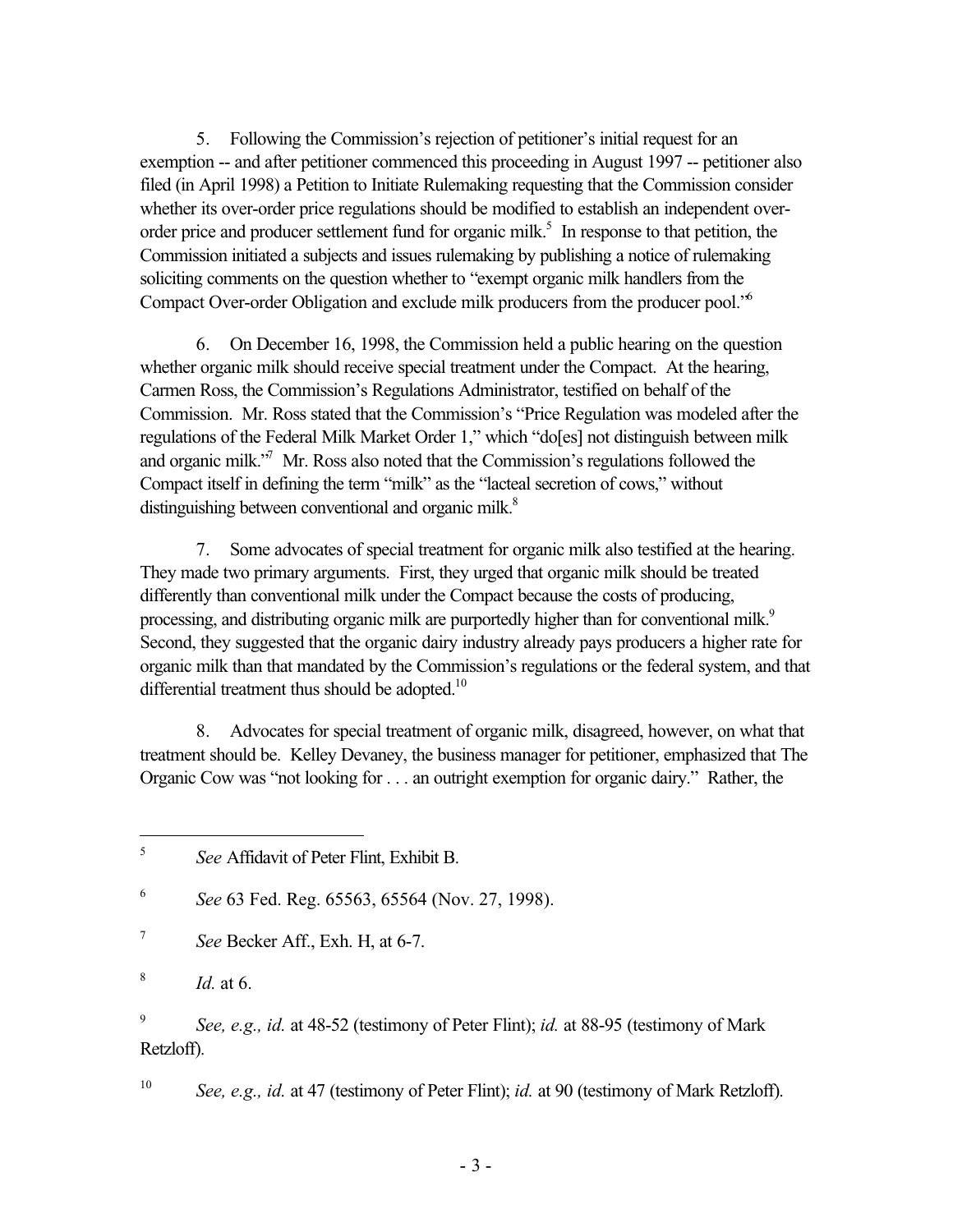"petition was specific for setting up a separate Organic Dairy Compact."<sup>11</sup> In contrast, Mark Retzloff, a representative from Horizon Organic Dairy, disagreed and testified that Horizon's goal was for organic milk to be "exempt from the Compact," without "establishing a subcompact for organic [milk] and all the different things that will have to go into that."<sup>12</sup>

9. At the hearing, a number of commissioners raised questions concerning the proposed differential treatment of organic milk. Chairperson Mike Wiers noted that by exempting organic milk, the Commission would essentially "push [ the price of] the 'conventional' milk closer to [organic milk]," and thereby "giv[e] preferential treatment to organic milk."13 Similarly, Commissioner Jacques Couture suggested that, because the Compact increases the cost of conventional milk to the consumer, it should likewise increase the cost of organic milk, so as to preserve the existing relative "equation" between the two.<sup>14</sup>

10. In addition to hearing from live witnesses, the Commission also received written comments in connection with its rulemaking proceeding on the proper treatment of organic milk. Some letters were filed in support of the petition, primarily reflecting concern for the economic burden that the over-order price regulation could place on The Organic Cow.<sup>15</sup> Other commenters opposed the petition. Two commenters suggested that treating organic milk differently under the Commission's regulations would "weaken the entire Compact," and lead to differential treatment for other "differing production methods."<sup>16</sup> Another urged that organic milk should be treated like conventional milk because much organic milk "finds its way into conventional markets."17 Commenters also expressed concern with the administrative costs of running a separate pool, were that approach to be adopted as advocated by petitioner.<sup>18</sup>

<sup>15</sup> The complete record from that rulemaking proceeding appears as Exhibit H to the Affidavit of Kenneth Becker.

<sup>16</sup> *See* Becker Aff., Exh. 5, p. 120-21 (letter of Agri-Mark); *id.* p. 129 (comments of Vermont Department of Agriculture, Food & Markets).

<sup>17</sup> *Id.*, p. 123 (letter of Independent Dairymens Cooperative Association, Inc.).

 $18$  *Id.* 

 $11$ *Id.* at 14.

<sup>12</sup> *Id.* at 99-100.

 $13$  *Id.* at 100.

<sup>14</sup> *Id.* at 38-39.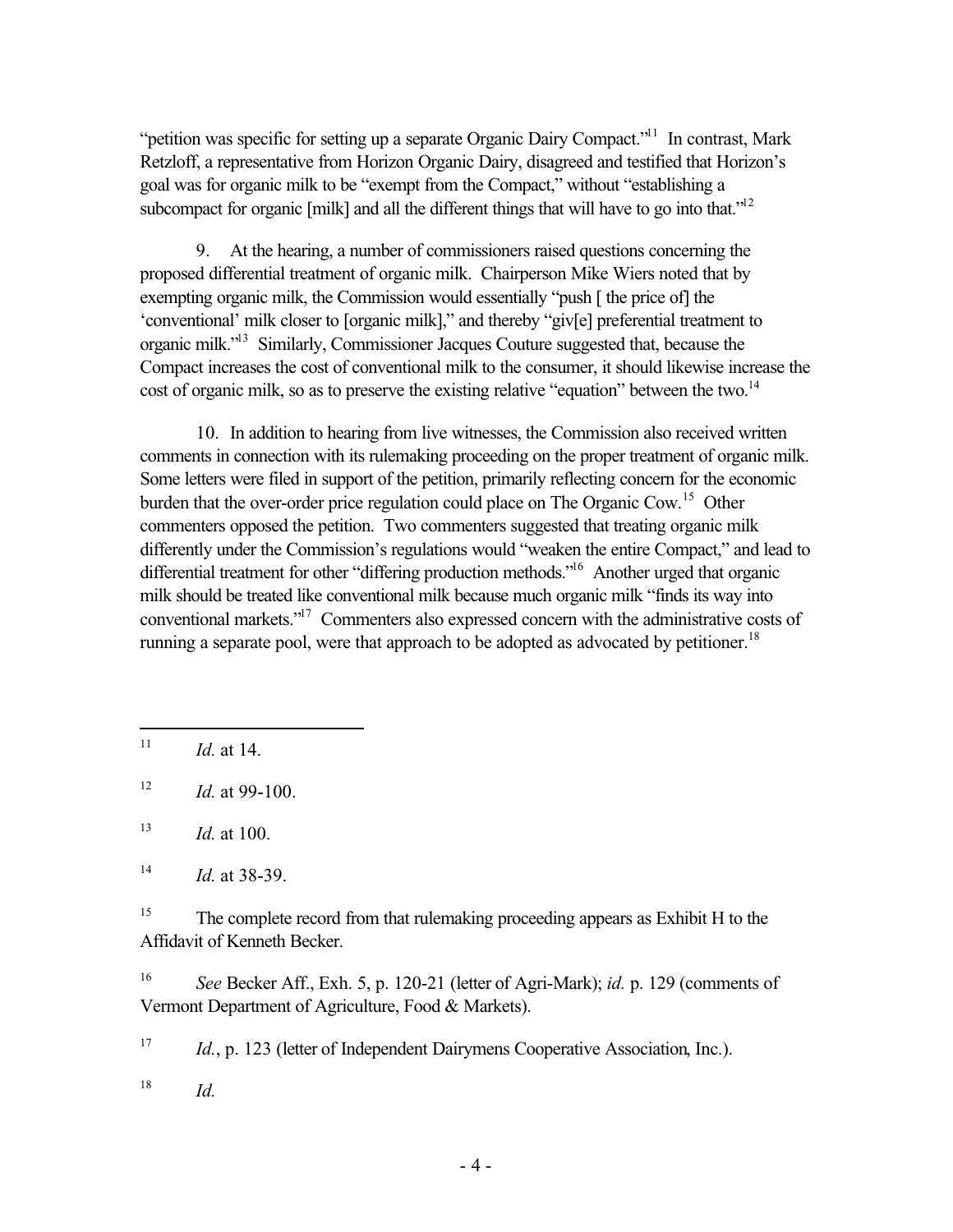11. At a deliberative meeting on January 13, 1999, the Commission reviewed and considered the rulemaking record and decided not to exempt organic milk from the price regulation. The reasons given by the Commission at that time included: (1) that much of the organically produced milk in new England is not sold as organic fluid milk but is instead sold as conventional milk or for other class uses; (2) that the amount of organic milk in the New England is too small (less than .5% of the market) to justify separate regulation; (3) that the administrative costs of running a separate organic pool would not be cost effective; and (4) that the two major organic milk dealers supplying New England disagreed as to how the Commission should proceed -- one advocated exemption, and the other separate regulation.<sup>19</sup>

12. The Commission also has considered the proper regulatory treatment to be accorded organic milk in connection with a petition filed by Horizon Organic Dairy, Inc. Specifically, in *In re Petition of Horizon Dairy, Inc. on behalf of Farmland Dairies*, HEP-97-009 (Jan. 26, 1998), the Commission denied Horizon's request that certified organic milk processed and packaged by Farmland Dairies and distributed in New England be exempt from the over-order requirement.

13. The arguments advanced by Horizon in that proceeding were similar to those urged by petitioner here. Horizon primarily argued that (1) organic milk is sufficiently different from non-organic milk so as to require different regulatory treatment; (2) that differential treatment is required because Horizon already paid higher prices to its farmers than the over-order price set by the Commission's regulations; and (3) that the Compact over-order price obligation would represent a "severe economic hardship" for Horizon and for organic dairymen and feed growers.20

14. In rejecting Horizon's claim that organic milk is a distinct product from conventional milk, the Commission observed that the Federal Milk Market Order System does not make any distinction between organic and conventional milk. In addition, the Organic Foods Production Act of 1990 -- which Horizon invoked -- also provides no exemption or other provision for distinguishing organic milk from non-organic milk under federal law. The Commission noted that the Compact generally "requires the Commission to apply, adapt and develop the regulatory techniques" of the federal system, and held that "[b]ecause [the legislatures] indicated no . . . policy preference that would envision different treatment of organic milk [under]  $\dots$  the Compact," "no such distinction" was intended.<sup>21</sup>

<sup>19</sup> See Becker Aff., Exh. I (minutes of Commission's January 13, 1999 meeting).

<sup>20</sup> *See In re Petition of Horizon Dairy, Inc. on behalf of Farmland Dairies*, HEP-97- 009 (Jan. 26, 1998), Part II.

<sup>21</sup> *See id.*, Part II.1.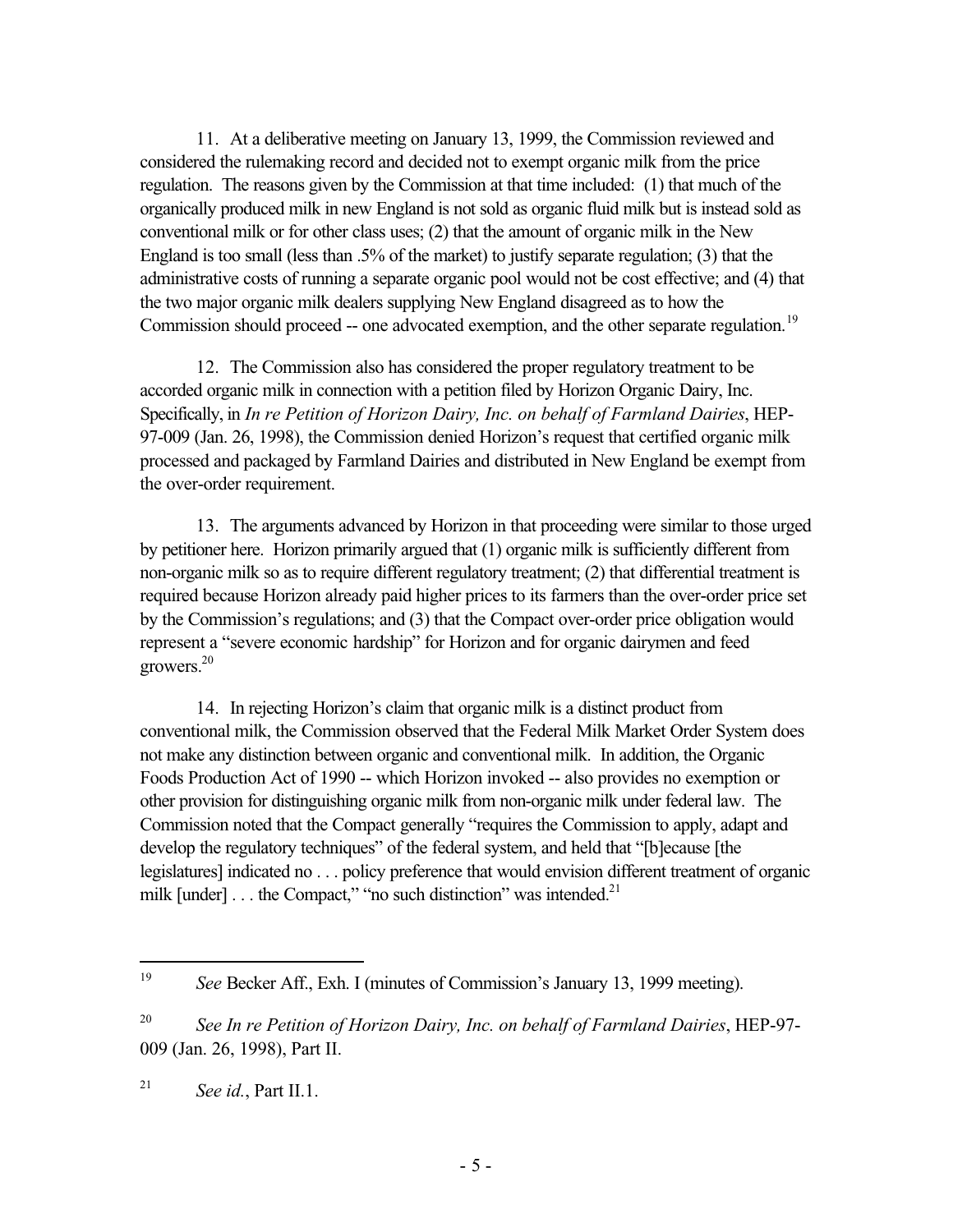15. The Commission also rejected Horizon's claim that by paying prices in excess of the Commission's over-order price, Horizon was already "meeting the purposes of the Compact." The Commission wrote: "Petitioner reads the purposes of the Compact too narrowly. The mission of the Compact is 'to assure the continued viability of dairy farming in the northeast and to assure consumers of an adequate, local supply of pure and wholesome milk.'" That important mission, the Commission held, would be best served by encouraging the free play of market forces with regard to different subcategories of milk: "The regulation does not, therefore, recognize or give credit for price premiums paid in the market by any processor, whether for organic or non-organic milk." "Contrary to this intended neutral impact," accepting Horizon's argument would have "establish[ed] a preference resulting in an economic advantage for organic milk processors."22

16. Finally, the Commission also rejected Horizon's claim of economic hardship. It reasoned that Horizon could have renegotiated its contracts with producers to included the monthly over-order producer payout. Alternatively, Horizon could have continued to build the costs of the over-order obligation and administrative assessments "into the petitioner's price structure [to be]  $\ldots$  passed on to the wholesale and retail marketplace.<sup>223</sup>

17. Horizon elected not to seek judicial review of the Commission's decision on its petition.

### **B. Financial Circumstances Relating to Petitioner's Claim of Hardship**

18. The Organic Cow, LLC, was originally owned by Peter and Bunny Flint. Effective May 1, 1997, the Flints sold a 70 percent interest in the Organic Cow to H.P. Hood, Inc. ("Hood"), one of the nation's largest dairies. The jointly owned company was also registered as The Organic Cow, LLC.

19. As of August 17, 1997, when the petition at issue was filed, petitioner had contracts in place with approximately 50 New England organic dairy farmers. The average size of those farms was 40 to 45 cows. The contracts were "output" contracts, meaning that petitioner was required to purchase all conforming milk produced regardless of market conditions. The contracts provided for a minimum price of \$18.00 per hundredweight, regardless of the class use of the milk, plus additional compensation to be correlated to butterfat and quality. The average price being paid by petitioner under those contracts at the time of the petition was \$19.36 per hundredweight. $^{24}$ 

<sup>24</sup> Effective January 1, 1999, the producer pay price was increased to \$21.00 (\$21.25 in

<sup>22</sup> See id., Part II.2.

<sup>23</sup> *See id.*, Part II.3.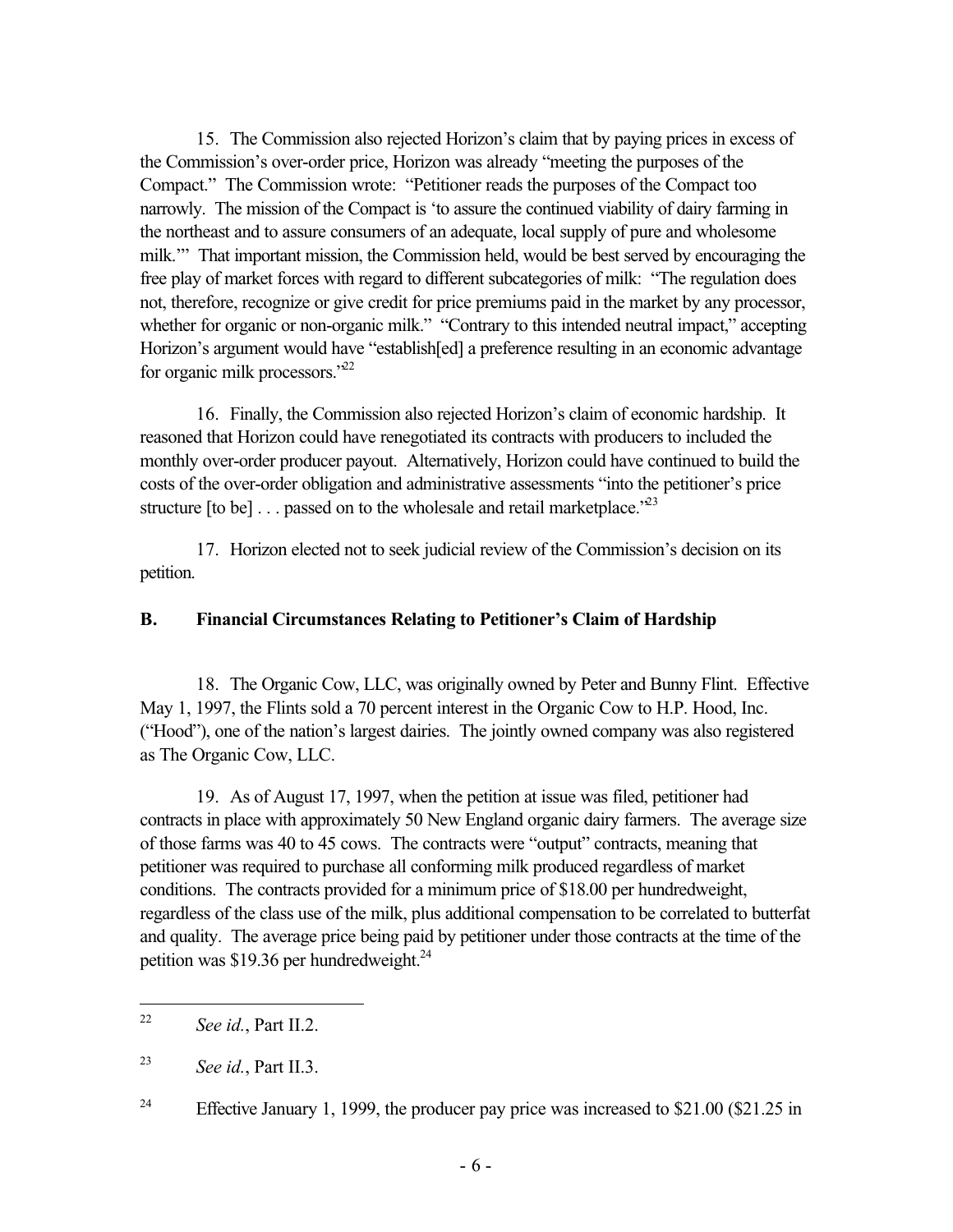20. Petitioner's contracts with producers were to be automatically renewed unless a party opted out of the contract extension by giving notice to that effect sufficiently in advance of the expiration of the contract term. Of petitioner's producer contracts in place at the time of the petition, many were negotiated after the Commission had published its price regulations on May 31, 1997. None of the contracts, however, specifically included a provision to accommodate the Compact price regulation. In contrast, petitioner did take account of the Maine Milk Commission's price regulation by adjusting its contracts with Maine producers to offset the regulatory burdens imposed on petitioner.

21. At the time of its petition, petitioner was suffering persistent operating losses over and above the amount then owing under petitioner's over-order obligation. The record reveals a number of market-oriented explanations for these losses, including competition from western dairies, difficulties in obtaining adequate distribution, and a build-up in inventory arising from an oversupply of milk.

22. Petitioner's partnership with Hood provided access to a large distribution system and to additional capital. During the seven-month period ending November 30, 1998, Hood supplied \$1.1 million to petitioner, a transfer of funds characterized by petitioner as a loan.

23. In spite of petitioner's financial difficulties, the record does not reflect any efforts on the part of petitioner to renegotiate its contracts with providers to take account of the Compact price regulation. Nor does it appear that petitioner discussed with Hood whether Hood would be willing to pay the Compact obligations on petitioner's behalf.

24. At the time of the Commission's initial decision in this matter on March 31, 1998, Horizon Organic Dairy ("Horizon"), the nation's largest organic dairy, was petitioner's major competitor in the New England market. Approximately a year later -- at about the time of the district court's decision in this case in April 1999 -- Horizon acquired the Organic Cow's trademark and the rights to the organic milk previously subject to the Organic Cow's producer supply contracts. The record in this proceeding does not reveal the precise date that acquisition was consummated, or anything more about the nature of the transaction.

25. It is also unclear from the record the extent to which petitioner's financial difficulties have continued since the acquisition of its trademark and other assets by Horizon. Although petitioner has had ample opportunity to do so -- and, indeed, was encouraged by the Commission to "address facts or circumstances since the January 1998 oral hearing that relate to [its] claim for an exemption"<sup>25</sup> -- petitioner has not provided the Commission any updated information regarding its financial status since the time of its original petition.

Maine), plus premiums, for an average payment in excess of \$24.00.

l

<sup>25</sup> *See In re Petition of The Organic Cow* at 2, HEP-97-006 (Aug. 9, 1999).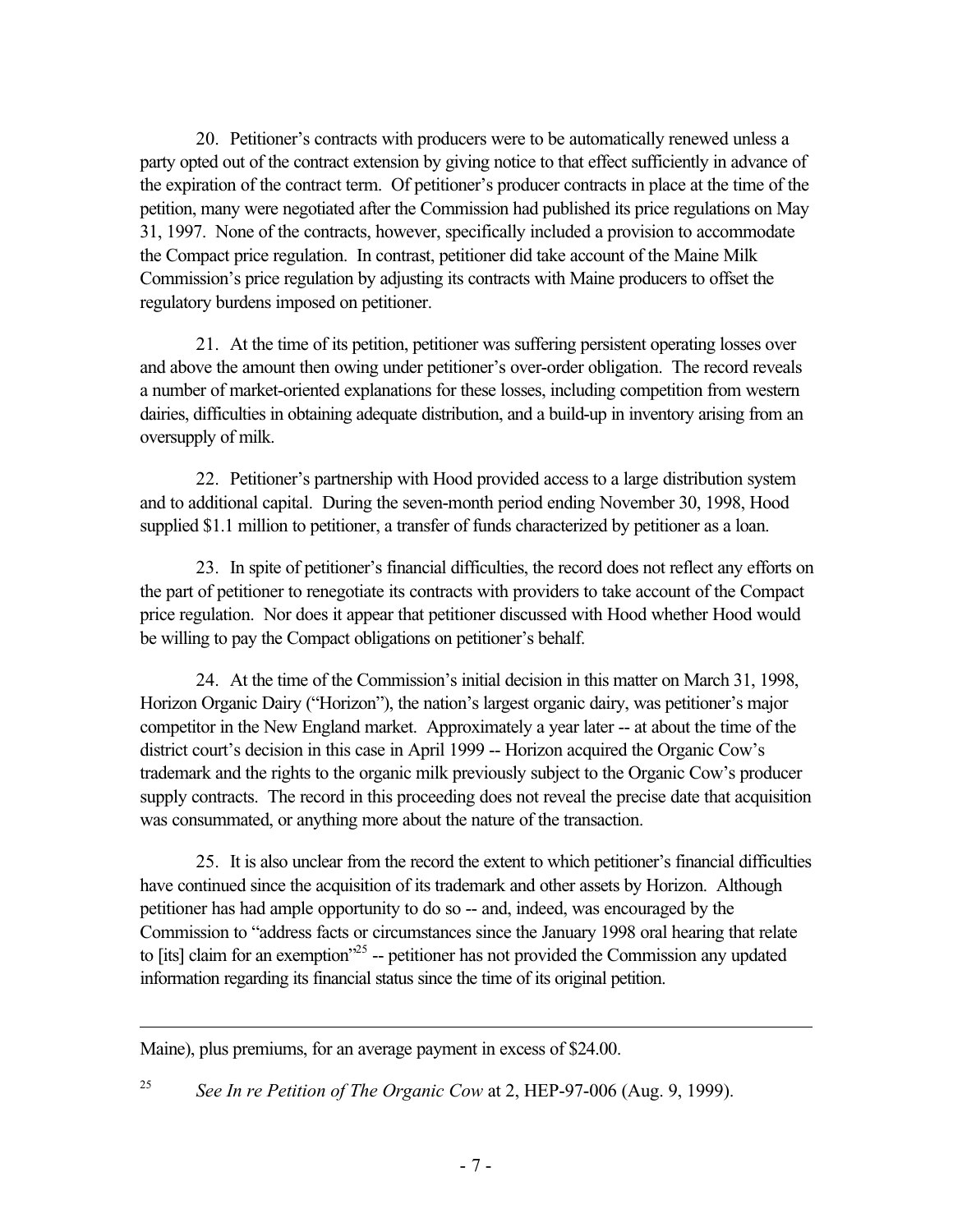### **C. Petitioner's Escrow Payments**

26. On August 28, 1997, pursuant to a request by petitioner, the Commission ordered that all obligations due from petitioner under the over-order price regulation be placed in an escrow account pending a final administrative determination in this matter. Petitioner failed to comply with that order, by refusing to make payments into escrow when due for the months of July, August, September, October, November, and December 1997 and January 1998.

27. On December 31, 1997, the Commission filed an enforcement action in the United States District Court seeking injunctive relief requiring petitioner to make payments into escrow. On March 16, 1998, the Court issued an order requiring "[d]efendant," The Organic Cow, LLC -- petitioner in this proceeding -- "to pay into escrow with [the Commission] all monthly administrative assessments and over-order price obligations as they come due, commencing with the payment due March 18, 1998, pending further order of this Court." As required by the Court's order, petitioner made payments into an escrow account maintained by the Commission for the months of March, April, May, and June of 1998.

28. On June 30, 1998, petitioner ceased operations at its only plant subject to the over-order price regulation, the Tunbridge, Vermont plant. After that time, petitioner had no further over-order assessments due to the Commission, and ceased reporting its fluid milk sales and receipts to the Commission.

29. Beginning in July 1998, milk from petitioner's producers (formerly received by petitioner at its Tunbridge plant) began being shipped to Hood's pool plant in Agawam, Massachusetts. Hood thereafter included that milk in its reports to the Commission, as required by the Commission's regulations. Hood did not report milk sales under petitioner's label separate from Hood's other milk distributed in New England from the Agawam plant.

30. In the months since July 1998, Hood has paid its over-order obligations on the milk formerly received by petitioner. Hood has done so each month by sending two wire transfers, one of which purports to be attributable to The Organic Cow, LLC.

31. On July 31, 1998, the Commission notified petitioner that the termination of its operations at Tunbridge meant that The Organic Cow was no longer a handler covered by the Commission's regulations. The Commission stated that because the district court's escrow order applied only to The Organic Cow, and "does not apply to Hood," sums received from Hood in satisfaction of its over-order obligations would not be held in escrow. The Commission has since pooled all over-order obligation payments received from Hood and returned producer payment funds from the pool to Hood for payment to its producers consistent with the Commission's regulations.

32. Neither petitioner nor Hood sought to obtain an escrow order applicable to Hood in the district court litigation, notwithstanding that they were notified of the Commission's position long prior to the September 14, 1998 oral argument in that case. Nor has Hood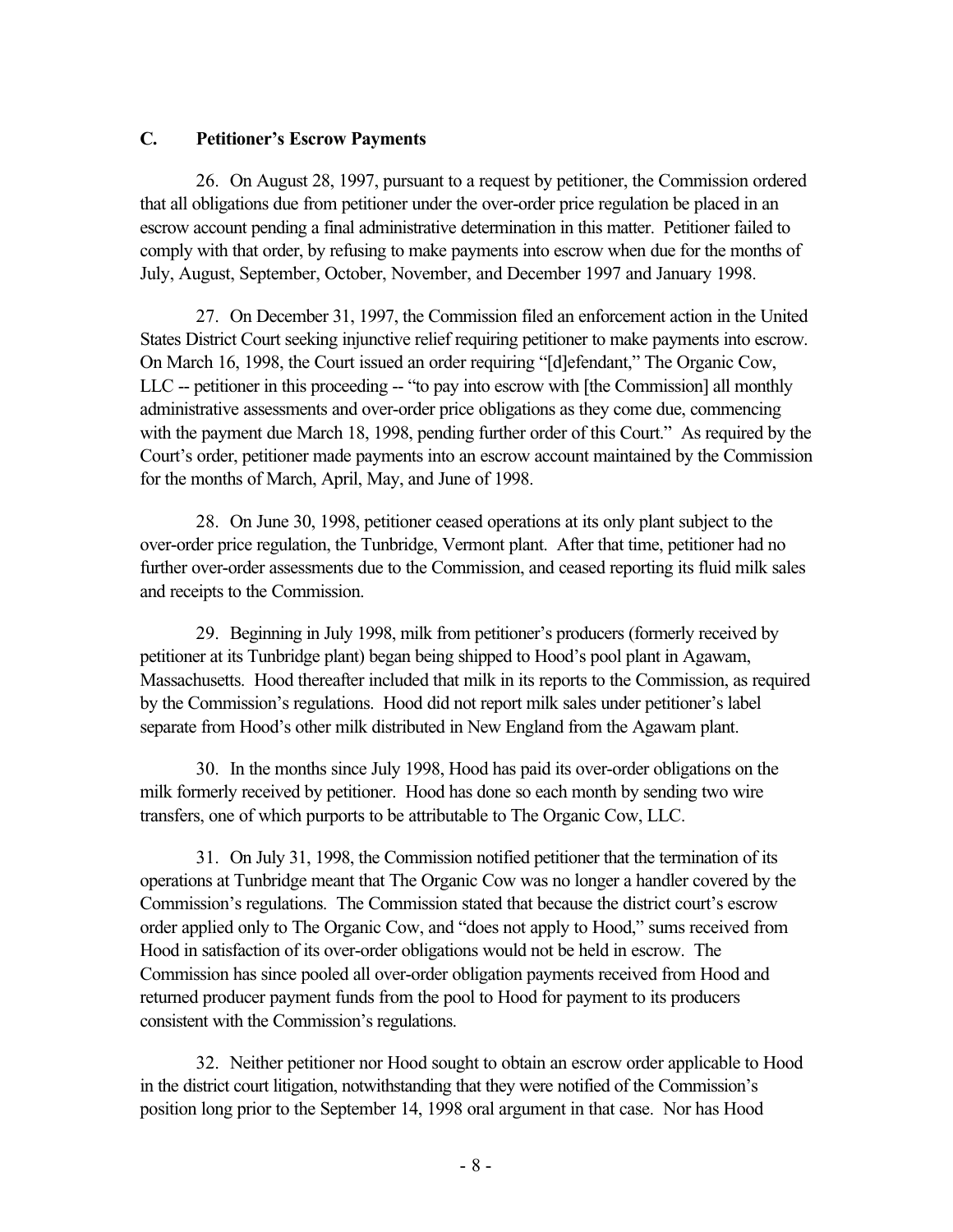sought relief from the Commission through participation in this proceeding, or by initiating its own proceeding.

33. Petitioner's Opening Brief on Remand contains a single paragraph arguing that the Commission's failure to escrow funds received from Hood since September 1998 violates the district court's injunction.

34. On January 25, 2000, the Hearing Panel issued an "Order on Procedural Issues." That order directed the Commission to submit comments addressing the escrow issue raised by petitioner, and authorized petitioner to file a reply to those comments.

35. On February 8, 2000, the Commission submitted a pleading entitled "Comments Regarding Escrow," together with a supplemental affidavit and additional attachments. On February 15, 2000, petitioner filed a reply to the Commission's brief, and an accompanying affidavit.

# **D. Petitioner's "Motion in Limine"**

36. On August 9, 1999, the Hearing Panel issued an order establishing a schedule for the submission of written briefs and any accompanying affidavits by the parties to address the issues on remand. Petitioner did not object to the Hearing Panel's proposed method of addressing the issues by way of written submissions and, in particular, did not request a second oral hearing.

37. After two extensions of time were granted to petitioner due to the ill health of her counsel, petitioner filed its Opening Brief on November 22, 1999, accompanied by the affidavits of Peter Flint and Mark Retzloff. On December 22, 1999, the Commission filed its Brief in Opposition, accompanied by the affidavits of Carmen Ross and Kenneth M. Becker.

38. The Affidavit of Carmen Ross and its accompanying exhibit quantified petitioner's obligations under the Commission's over-order regulations for the period from July 1997 through June 1998. The Affidavit of Kenneth Becker addressed the Commission's actions in connection with the regulation of organic milk -- set forth in Part I.A., *supra* -- with an emphasis on activities post-dating the Commission's initial decision in this matter on March 31, 1998.

39. On January 5, 2000, petitioner filed its Reply Brief, together with a pleading styled a "Motion in Limine," "pursuant to Rule 103(a)(1) of the Federal Rules of Evidence." The motion argued that the affidavits of Carmen Ross and Kenneth Becker should be stricken from the official record in this proceeding and should not be considered by the Commission in reaching a decision on petitioner's request for an exemption from the operation of the Compact over-order price regulations.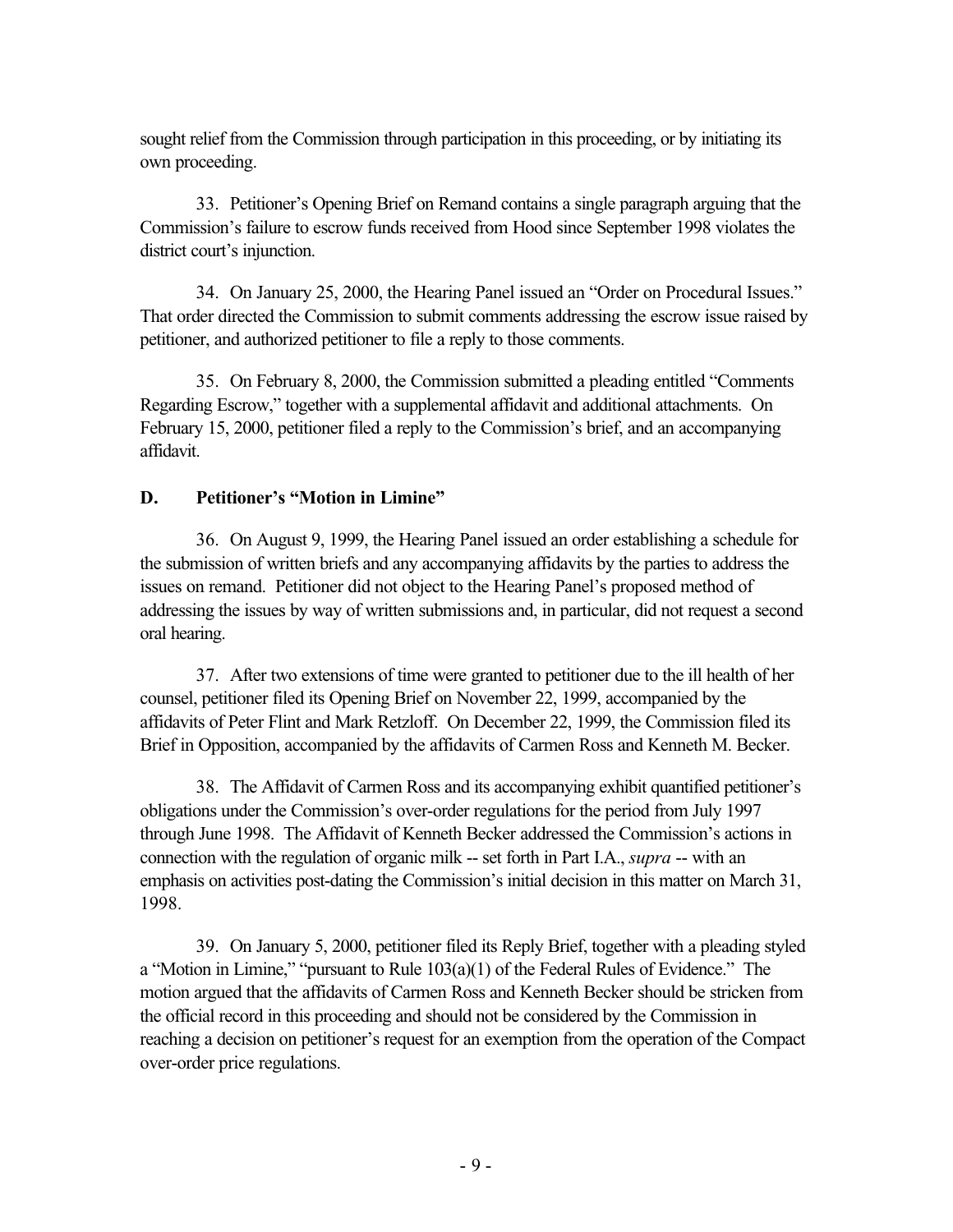40. On January 21, 2000, the Commission filed an Opposition to petitioner's motion, arguing that the Ross and Becker Affidavits should properly be included in the record of this proceeding.

41. On January 25, 2000, the Hearing Panel, having reviewed petitioner's "Motion in Limine" and the Commission's Opposition thereto, denied petitioner's request to strike the affidavits submitted by the Commission. The Hearing Panel gave "three separate and independent grounds for its decision, any one of which would be sufficient to warrant denying petitioner's motion": (1) that "it is a settled principle of administrative law that, in fashioning policy on a particular subject -- whether through rulemaking or adjudication -- an agency may properly take account of its related determinations in other proceedings, and the bases for such decisions"; (2) that "the affidavits that have been supplied by the Commission conform to the procedural rules governing this matter"; and (3) that "it would be particularly inappropriate to strike the information regarding the Commission's related proceedings under the circumstances of this case," given that petitioner had urged the relevance of the Commission's rulemaking proceeding on organic milk in its own affidavits on remand.

42. Notwithstanding its denial of petitioner's motion to exclude the Ross and Becker Affidavits altogether, the Hearing Panel provided that petitioner would "be afforded an additional opportunity to file a submission addressing the materials presented by those affidavits, in accordance with the Revised Schedule set forth herein."

43. Pursuant to the Hearing Panel's January 25, 2000 ruling, petitioner filed a Brief Re: Motion in Limine on February 7, 2000. Petitioner's brief did not address the substance of the materials presented by the Ross and Becker Affidavits, but instead renewed petitioners' objections to admitting those affidavits at all. Petitioner also objected that it had not been afforded adequate time to respond to the materials in the affidavits.

## **II. Conclusions of Law**

Petitioner's request for an exemption from the application of the Commission's overorder price regulation is before the Commission on remand pursuant to the April 2, 1999 decision of the United States District Court for the District of Vermont. In that decision, the district court rejected petitioner's constitutional claims (including challenges under the Due Process, Equal Protection, and Contract Clauses of the United States Constitution), but remanded the case because it could not determine whether the Commission had "considered Organic Cow's argument that organic milk producers and handlers should be treated differently than non-organic producers and handlers under the Compact; and if it did consider the argument, on what basis it rejected it.<sup> $26$ </sup>

l <sup>26</sup> 46 F. Supp. 2d at 306.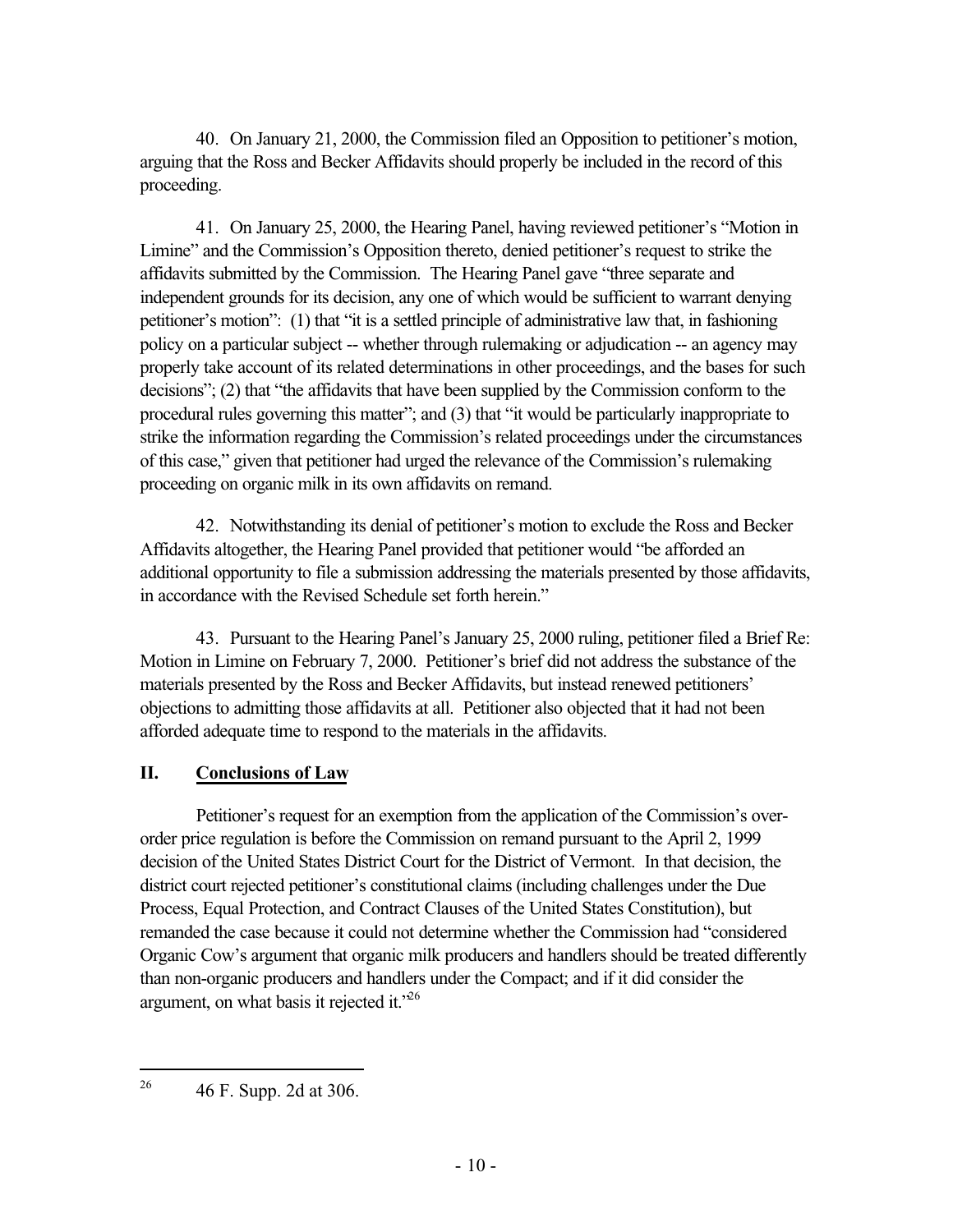Petitioner's arguments on remand may be organized into two basic issues. First, petitioner challenges the Commission's authority, as a general matter, to treat organic milk and conventional milk alike for purposes of its over-order regulations. Petitioner claims that differential treatment of organic milk is required by the Compact itself, by the evidence on the record in this proceeding, and by federal district court cases disapproving agency efforts to treat particular organic products like conventional products in other contexts. Second, petitioner argues that even if organic and conventional milk may generally be treated alike under the overorder regulations, petitioner's particular circumstances require that the Commission grant it a special exemption.

For the reasons set forth below, the Commission rejects both of petitioner's arguments. Accordingly, petitioner's request for an exemption from the application of the Commission's over-order price regulations is denied. $27$ 

# **A. Whether the Commission's decision to treat organic milk and conventional milk alike for the purpose of over-order price regulation was justified.**

# **1. The Compact itself refers to a single category of "milk."**

The Compact refers to one category of "milk," defined generally as "the lacteal secretion of cows and includ[ing] all skim, butterfat, or other constituents obtained from separation or any other process.<sup>28</sup> The Compact further specifies that "[t]he term ['milk'] is used in its broadest sense and may be further defined by the commission for regulatory purposes."<sup>29</sup> Thus, the Compact does not differentiate organic milk from conventional milk, and, indeed, the term "organic" does not appear in the Compact at all.

Petitioner argues that the Compact nonetheless implicitly expresses a legislative intent that the Commission treat organic milk differently from conventional milk. In particular, petitioner claims that the Commission's unified approach to regulating organic and conventional

<sup>27</sup> Notably, petitioner bears the burden to demonstrate that the Commission's exercise of the authority accorded it by the Compact is arbitrary and capricious. *See, e.g., National Ass'n of Regulatory Utility Commissioners v. FCC,* 746 F.2d 1492, 1502 (D.C. Cir.1984) (the party challenging an agency's action as arbitrary and capricious bears the burden of proof). Petitioner has failed to carry that burden here. The Commission's decision on this petition does not, however, depend on petitioner's failure to carry its burden. For the reasons set forth below, the Commission finds that the evidence on the record affirmatively supports its decision to treat organic and conventional milk alike for purposes of its regulations, without regard to the question of burden.

<sup>&</sup>lt;sup>28</sup> *See* Compact  $\S$  2(10).

<sup>29</sup> *Id.*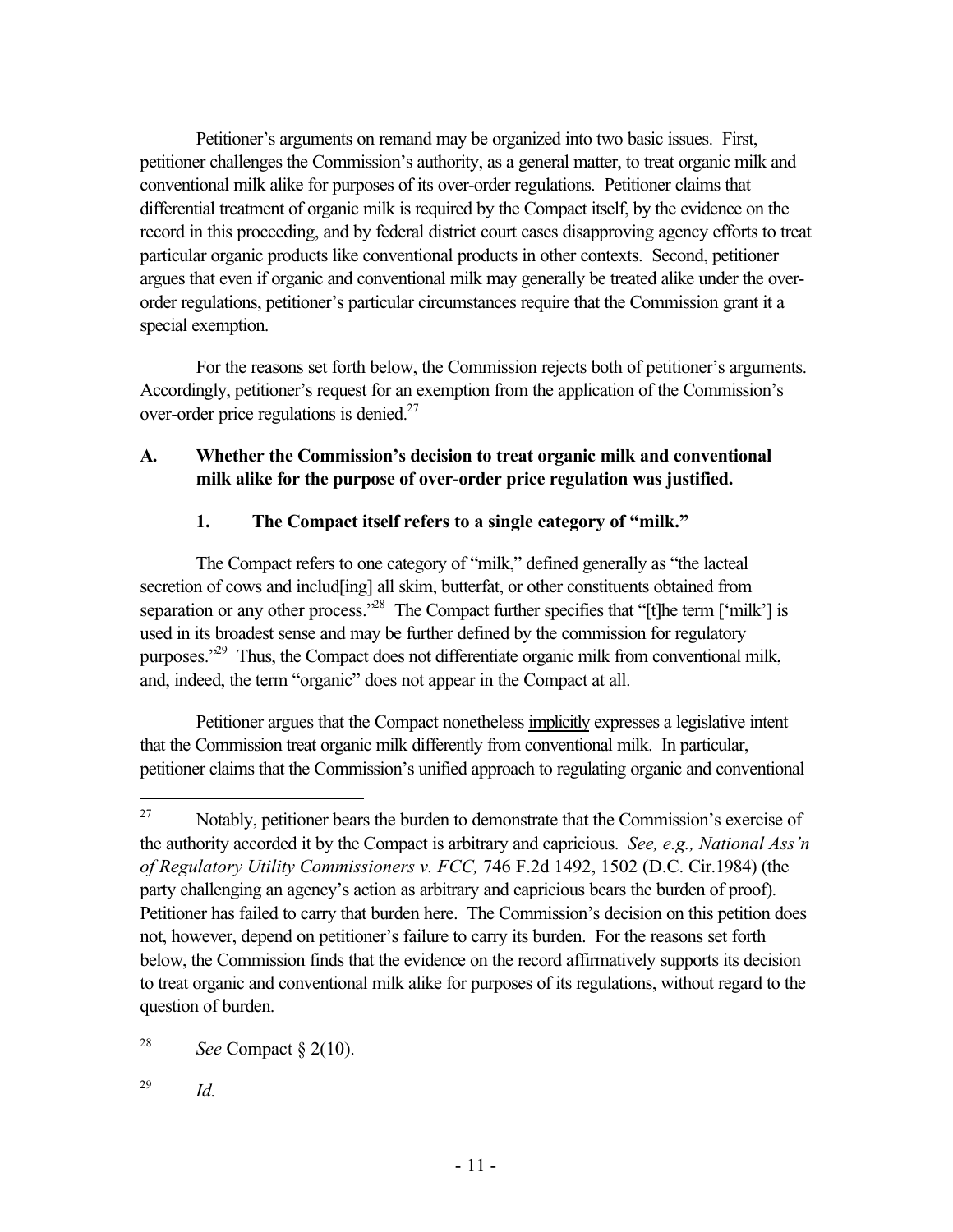milk is inconsistent with the Compact's instruction to "consider . . . the costs of production including, but not limited to the price of feed, the cost of labor . . . and the price necessary to yield a reasonable return to the producer and distributor," because the Commission "only considered the  $\dots$  [costs] associated with conventional dairy farming.<sup>30</sup>

This argument is fundamentally flawed. First, petitioner's claim that the Commission must consider the costs of organic milk production and conventional milk production separately simply assumes the conclusion that organic milk and conventional milk are so different as to require such treatment. Nothing in the Compact itself supports that conclusion, and it is a conclusion with which the Commission disagrees. $31$ 

Second, the Commission has considered the costs of organic milk production, just as petitioner claims that Section 9(e) of the Compact requires. In addition to other actions, in response to a Petition to Initiate Rulemaking filed by Petitioner, the Commission published a notice on November 27, 1998 soliciting comments on the specific question whether to "exempt organic milk handlers from the Compact Over-order Obligation and exclude organic milk producers from the producer pool. $\overline{32}$  Petitioner and others involved in organic milk production submitted written comments and, at a hearing held on December 16, 1998, gave oral testimony regarding the costs of organic milk production.<sup>33</sup> At the close of that proceeding, the Commission found that petitioner's evidence of higher costs for the production of organic milk did not justify separate regulation of organic milk in the face of the array of problems that would be presented by such differential regulation.<sup>34</sup> Thus, although the Commission does not interpret the Compact to require it to consider the costs of producing organic milk separately from the costs of producing Class 1 milk generally, it has considered the costs of organic milk production and finds that they do not mandate that organic milk be treated differently from conventional milk.

l

 $32$  63 Fed. Reg. 65563, 65564 (Nov. 27, 1998).

<sup>33</sup> *See* Affidavit of Kenneth Becker, Exhibit H (record of the Commission's rulemaking proceeding regarding whether organic milk handlers should be exempted from the Commission's over-order price regulations).

<sup>34</sup> *See id.*, Exhibit I (minutes of Commission meeting in which motion that the Commission not exempt organic milk from its regulations passed). As set forth in detail in Part II.A.2, *infra*, upon careful reconsideration of the evidence regarding the costs of organic milk production in the record, the Commission adheres to its earlier decision that such evidence does not require that the Commission regulate organic milk and conventional milk as separate products.

<sup>30</sup> *Petitioner's Opening Brief on Remand* at 28.

<sup>31</sup> *See* Part II.A.2, *infra*.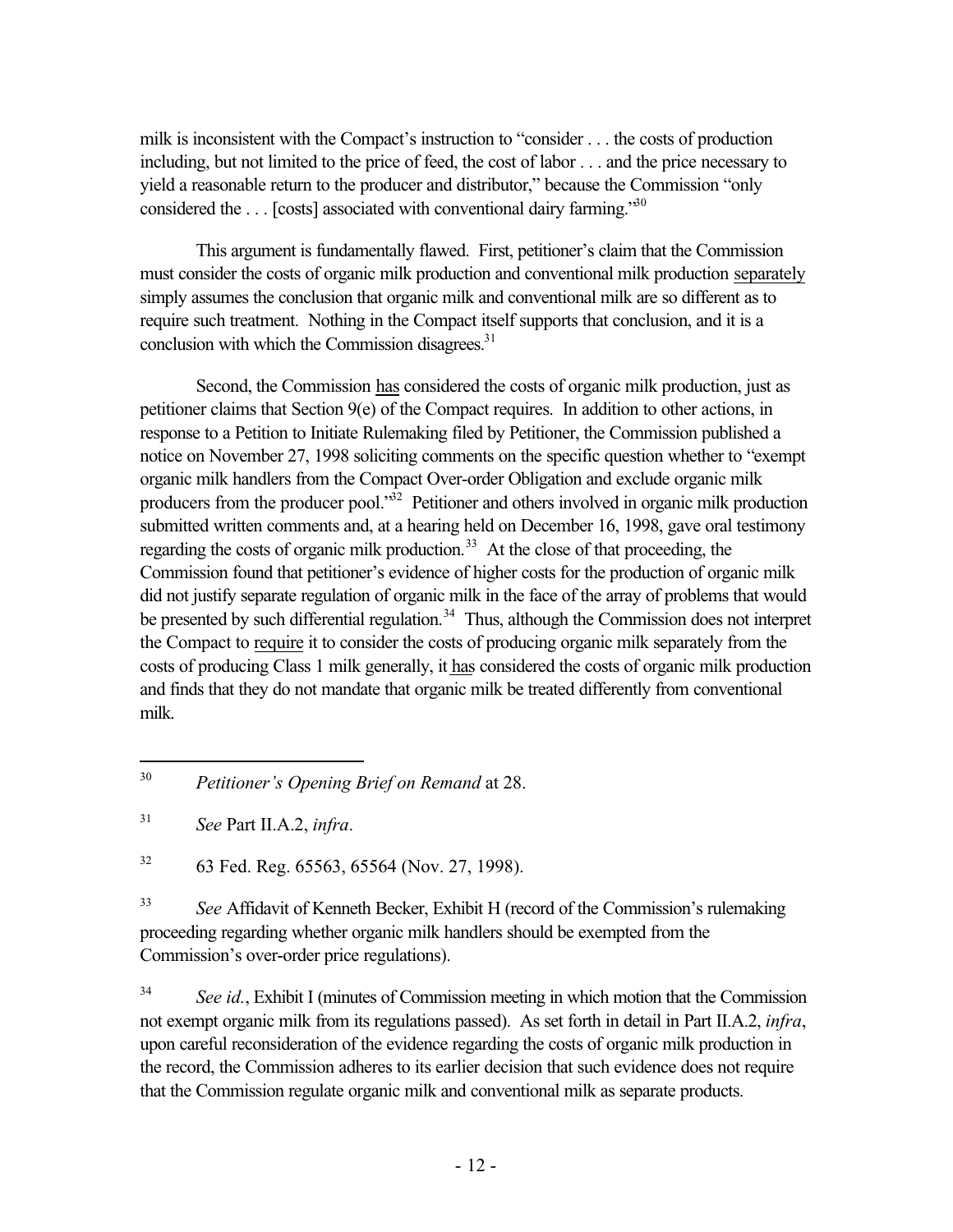Moreover, as the Commission wrote in *In re Petition of Horizon Dairy, Inc. on behalf of Farmland Dairies*, HEP-97-009 (Jan. 26, 1998), the enactment of the Compact against the backdrop of the federal Milk Market Order System<sup>35</sup> supports the Commission's view that the Compact should not be interpreted to accord special treatment to organic milk:

[T]he Compact requires the Commission to apply, adapt and develop the regulatory techniques historically associated with milk marketing [under the federal system]. . . . The [federal system] historically has recognized no distinction between organic and non-organic milk for purposes of regulation. . . . The Congress and the six New England state legislatures are presumed to have known when adopting the Compact that there was no such distinction recognized in the 'techniques historically associated with milk marketing' . . . ."36

In the face of that knowledge, however, neither Congress nor the state legislatures suggested any "distinction or policy preference that would [require] different treatment of organic milk [under the Compact] in enacting the Compact enabling legislation.<sup>37</sup> It therefore appears that no such differential treatment was intended.<sup>38</sup>

The fact that the federal system recognizes no distinction between organic and nonorganic milk is, however, significant even beyond the guidance that it offers in determining legislative intent under the Compact. As the Commission observed at the time it adopted its over-order price regulation, the "regulation is designed to mirror operation of the [Federal] Market Order in substantial form to the degree possible.<sup>39</sup> Because both the federal regulations and the Compact apply to exactly the same fluid milk distributed in New England, preserving the symmetrical operation of the two systems simplifies the administration of both. In contrast, permitting the Compact to develop a patchwork of such exceptions not recognized by

<sup>36</sup> *See In re Petition of Horizon Dairy, Inc. on behalf of Farmland Dairies*, HEP-97- 009 (Jan. 26, 1998), Part II.1.

<sup>37</sup> *Id.*

l

<sup>38</sup> There is no question that the Commission retains the authority to deviate from the regulatory approach of the federal Milk Market Order System when appropriate. *See, e.g.,* Compact  $\S 3(b)$  (affording the Commission "broad flexibility to devise regulatory mechanisms to achieve the purposes of the compact"). Nevertheless, the settled federal approach on this issue supports the Commission's interpretation.

<sup>39</sup> *See* 62 Fed. Reg. 29626, 29631 (May 30, 1997).

<sup>&</sup>lt;sup>35</sup> The federal Market Order System was established by the Agricultural Marketing Agreement Act of 1937. *See* 7 U.S.C. §§ 601-674 (as amended).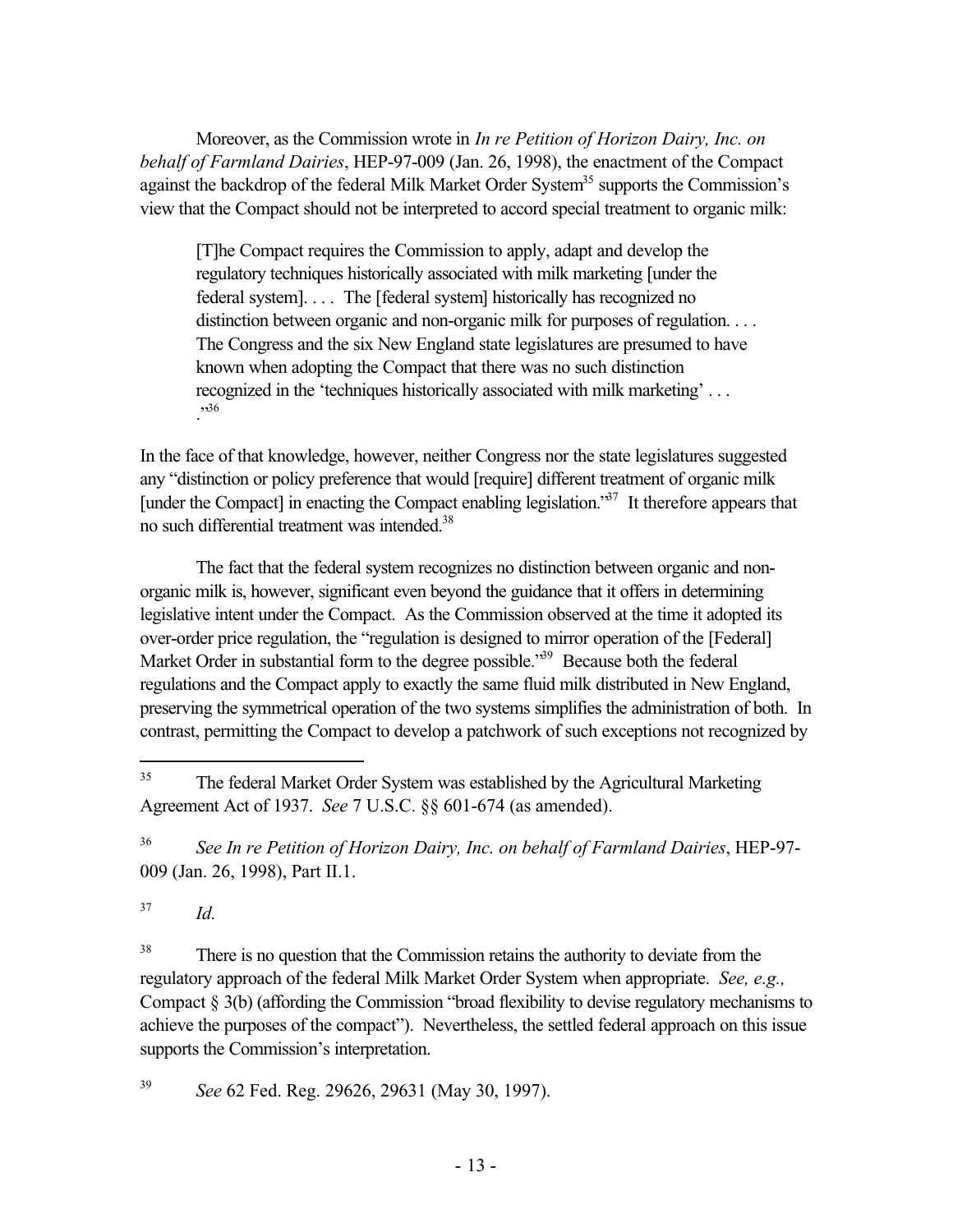the federal system would "disrupt the complimentary function of the Compact and underlying Market Order."<sup>40</sup>

In sum, the Commission finds that the Compact does not, either explicitly or implicitly, support treating organic and conventional milk differently for purposes of its regulations. In the following section of this discussion, the Commission explains why the evidence presented by petitioner also does not preclude the Commission from applying its regulations consistently to all Class 1 milk produced in the Compact states.

# **2. The evidence on the record does not require the Commission to accord special treatment to organic milk.**

Petitioner devotes much of its briefs to arguing that the evidence on the record requires that the Commission accord special treatment to organic milk because that evidence purportedly demonstrates that organic milk is a separate "product" from conventional milk. The Commission is not convinced, however, that the question whether organic milk is a distinct "product" has any particular significance. Under the Compact, the Commission has broad authority to regulate the category of "milk" -- whether that term comprises one product or many -- so as to "assure the continued viability of dairy farming in the northeast and to assure consumers of an adequate, local supply of pure and wholesome milk," which is a "matter of great importance to the health and welfare of the region."<sup>41</sup>

As the Commission explained in the *Horizon* proceeding, the Commission believes that this mission will be best served by limiting, to the extent possible, the impact of the Commission's regulations on the free play of market forces with regard to subcategories of milk.<sup>42</sup> "Contrary to this intended neutral impact," providing special regulatory treatment for organic milk -- as advocated first by Horizon and now by petitioner -- would, in practice, "establish a [regulatory] preference resulting in an economic advantage for organic milk processors.<sup>"43</sup> Regardless of whether organic milk and conventional milk are viewed as one "product" or two, the Commission is unwilling to interfere with market forces with regard to subcategories of milk. Thus, petitioner's conclusion that the Commission must accord special regulatory treatment to organic milk would not follow from its premise that organic milk is a separate "product" -- even if that were true.

<sup>43</sup> *Id.*

<sup>-</sup><sup>40</sup> *Id.*

 $^{41}$  Compact § 1.

<sup>42</sup> *See In re Petition of Horizon Dairy, Inc. on behalf of Farmland Dairies*, HEP-97- 009 (Jan. 26, 1998), Part II.2.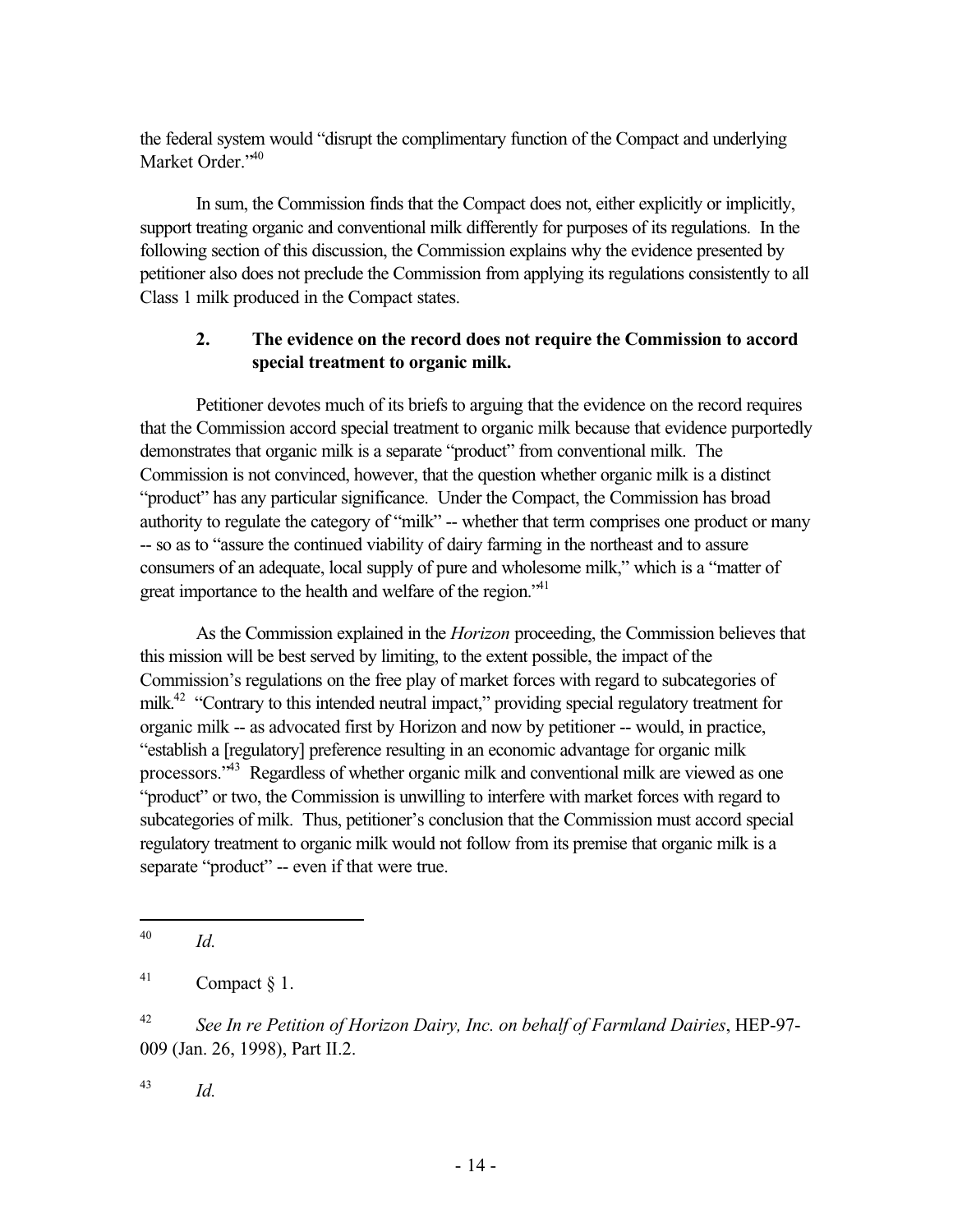Moreover, the evidence on the record plainly indicates that petitioner's premise is itself flawed. Far from demonstrating that milk and conventional milk are separate products, undisputed record evidence shows that much of the organically produced milk in New England is not sold as organic fluid milk, but rather as conventional milk or for other class uses.<sup>44</sup> The fact that organic milk is thus commingled with conventional milk in the marketplace undercuts petitioner's claim that these two allegedly "separate" products must be accorded different regulatory treatment.

Petitioner's contrary argument in favor of differential treatment relies primarily on evidence relating to the costs of production of organic milk that it has submitted to the Commission. The Commission does not, however, accept petitioner's implicit claim that in determining whether to treat organic and conventional milk alike, the Commission must focus narrowly on the costs of production. To the contrary the Commission finds that other factors - such as the fact that distributors may bring organically and conventionally-produced milk to market in the same bottle -- must also be considered.

### **a. Substitutability**

An important factor to consider is "demand substitutability," which reflects consumers' practical ability to switch from one "product" to another. In the antitrust context, for example, it is well-established that "[t]he outer boundaries of a product market are determined by the reasonable interchangeability of use or the cross-elasticity of demand between the product itself and substitutes for it.<sup>45</sup> This type of product market analysis is also relevant here. If the crosselasticity of demand for conventional and organic milk is high, then the Commission must regulate both alike if it wishes to avoid unnecessarily distorting consumer preferences.

 $44 \text{ }$ <sup>44</sup> *See* Becker Aff., Exh. H, Tab 3, at pp. 14-15 (Report on Organic Milk Production and Processing in the Northeast) (indicating that of 2.2 million pounds of organic milk produced by farmers shipping to petitioner, only 854,000 pounds was packaged and distributed as organic milk); *id.*, Tab 5, p. 121 (Agri-Mark letter to the Commission) (noting disagreement among organic milk handlers as to whether such milk should receive special treatment by the Commission based on actual production of organic milk, or sale of the milk as organic); *id.*, Tab 5, p. 123 (Independent Dairymens Cooperative Association letter to the Commission) (noting that because "there is a surplus of organic milk over what is needed" to fill demand for the product, the "surplus finds its way into conventional [milk] markets").

<sup>45</sup> *Brown Shoe Co. v. United States*, 370 U.S. 294, 325 (1962). The "cross-elasticity of demand" between two products measures the extent to which the quantity demanded of the first product will change in response to a change in price of the second product. *See, e.g., Eastman Kodak Co. v. Image Technical Servs.*, *Inc.*, 504 U.S. 451, 469 (1992).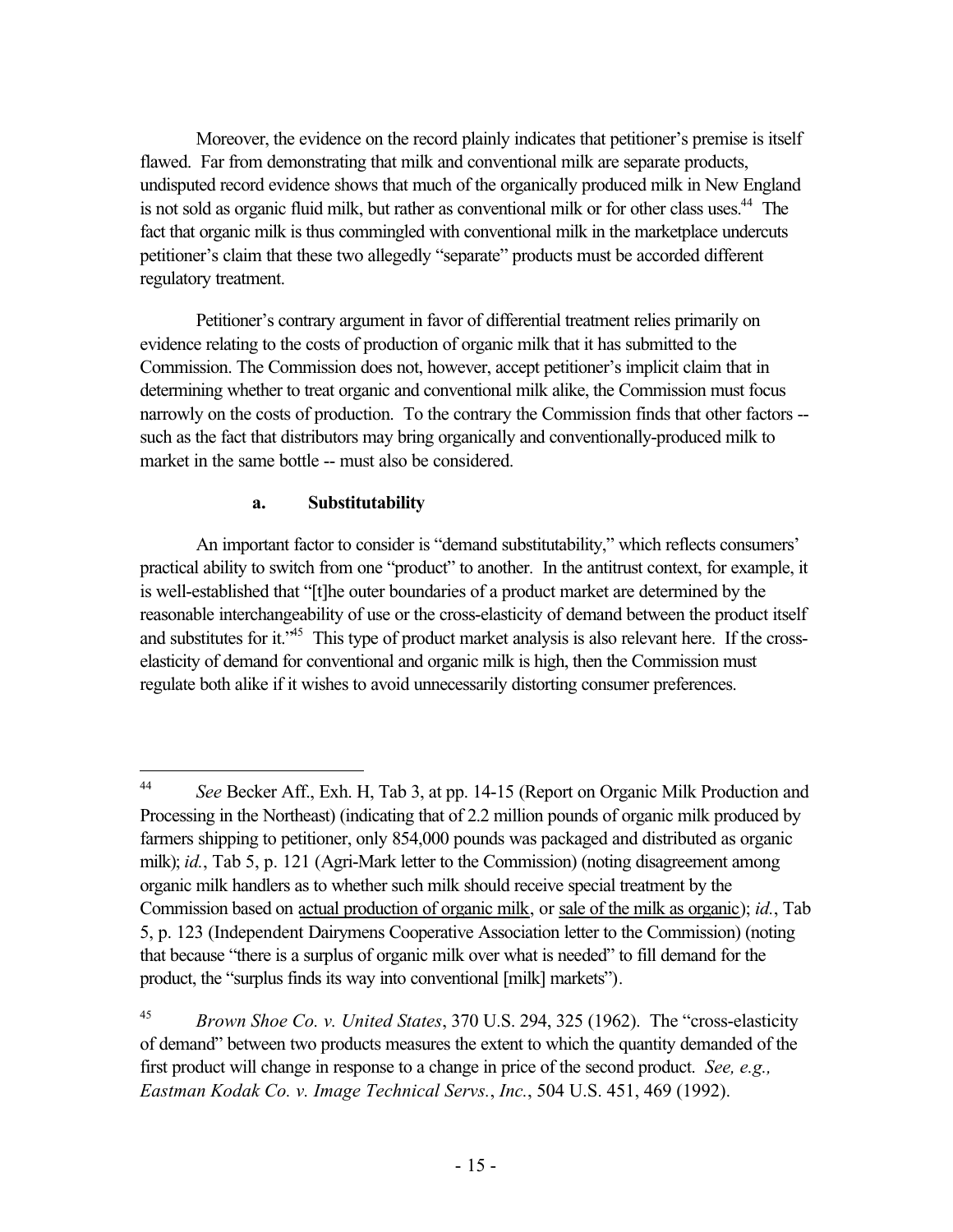Petitioner's own arguments suggest that the cross-elasticity of demand between organic and conventional milk is high. According to petitioner, "organic milk is highly price-sensitive."<sup>46</sup> "There are not enough 'committed' users to comprise a meaningful market and pass along significant price increases.<sup> $347$ </sup> In other words, according to petitioner, as the price of organic milk rises relative to that of conventional milk, consumers switch to conventional milk. Correlatively, as the price of organic milk falls relative to that of conventional milk, consumers may switch to organic milk.

As noted above, the Commission is committed to a policy of regulating in a manner as "market-neutral" as possible with regard to subcategories of milk. To effectuate this policy in the face of high elasticity of demand between organic milk and conventional milk, the Commission must avoid -- to the extent possible -- changing the relative prices of organic and conventional milk. Thus, if handlers of conventional milk must pass Compact fees on to their customers, so, too, must handlers of organic milk. Otherwise, the relative prices of the two kinds of milk will be distorted, and organic handlers will receive an administratively-created benefit in the marketplace. Accordingly, the Commission finds that it is not only reasonable, but desirable, to treat organic and conventional milk alike for the purpose of its over-order price regulations.

### **b. Costs of Production**

As set forth above, the Commission does not agree with petitioner's implicit claim that the costs of production are the critical factor to be considered in determining whether organic and conventional milk should be treated alike. Moreover, the Commission finds that the costs of production for organic and conventional milk are not so different as to mandate special treatment for organic milk. The Commission is not, of course, blind to the fact that petitioner has submitted evidence on the record suggesting that the average costs of organic milk production are higher than the average costs of conventional milk production.<sup>48</sup> There is, however, also evidence on the record suggesting that the lion's share of differences in the costs of milk production (whether organic or conventional) are related to the farm size of the producer. A study commissioned by the Commission to address milk production costs in New England found that when certain assumptions – such as opportunity costs of operator labor --

 $\overline{a}$ 

<sup>46</sup> Petitioner's Opening Brief at 13.

 $^{47}$  *Id.* at 14.

<sup>48</sup> *See, e.g., Becker Aff., Exh. I.*, Tab 4 (testimony of Horizon Organic Holding Corporation) (stating that the cost of organic milk production is greater than the cost of conventional milk production, and purporting to identify seven specific categories of costs that are higher for organic producers).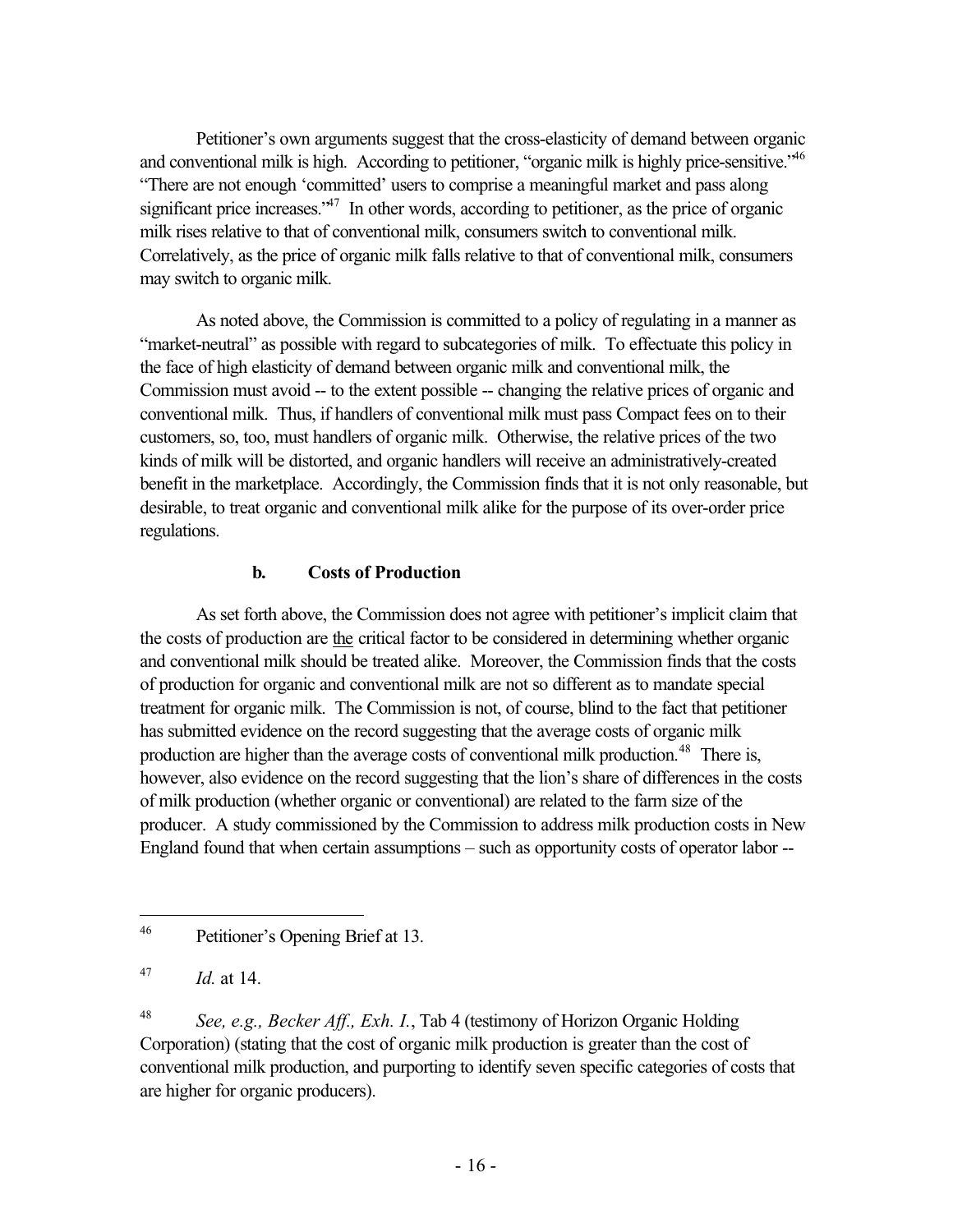are held steady, the median costs of milk production per hundredweight range from \$17.60 for herd sizes over 90 cows, to \$23.34 for herds with fewer than 47 cows.<sup>49</sup>

According to petitioner, the average herd size of its producers is  $40-45$  cows.<sup>50</sup> Petitioner's contracts fix a price of \$21.00 per hundredweight for its organic milk.<sup>51</sup> This rate paid by petitioner -- which it claims constitutes a sustainable price for organic farmers, and thus must cover their costs -- falls well within the costs of production on similar-sized conventional farms in New England.<sup>52</sup> As a result, even leaving aside the other difficulties with petitioners' arguments, the record does not support petitioner's claim that the costs of organic milk production are so much greater than the costs of conventional milk production as to require special regulatory treatment of organic milk.

# **c. Producer contracts in excess of the over-order price**

Petitioner also argues that regardless of whether organic milk is a separate "product" from conventional milk, petitioner should not be subject to the over-order price regulations because its producer contracts -- which set prices in excess of the Compact over-order price - already satisfy the Compact purpose of ensuring a sustainable price for producers. The Commission has already rejected this argument in refusing to grant an exemption from the regulations in response to Horizon's petition. We likewise reject the argument here.

Specifically, in *Horizon* the Commission explained that "[p]etitioner reads the purposes of the Compact too narrowly.<sup>553</sup> Those purposes are not limited to "merely establishing" equitable prices to producers"; rather, "the Commission is also charged by the Compact with ensuring reasonable regulatory uniformity that will have a neutral effect on the milk market." To

 $^{51}$  *Id.* at 3.

<sup>52</sup> Petitioner's Response to Proposed Decision contains the conclusory statement that its costs do not, in fact, fall within this range because its pay price does not include imputed labor costs. However, despite requesting and receiving an extension of time within which to file its Response, petitioner presents no evidence or explanation of this purported distinction beyond its conclusory statement. Accordingly, in addition to the other reasons presented in this decision, petitioner's claim that the Commission is "comparing apples to oranges," *see* Petitioner's Response at 10, is unsupported by the record, and must be rejected.

<sup>53</sup> *See In re Petition of Horizon Dairy, Inc. on behalf of Farmland Dairies*, HEP-97- 009 (Jan. 26, 1998), Part II.2.

<sup>49</sup> <sup>49</sup> *See id.*, Exh. G at 14 (*1996 Costs of Production in the New England Milk Market*).

<sup>50</sup> *See* Petitioner's Opening Brief at 4.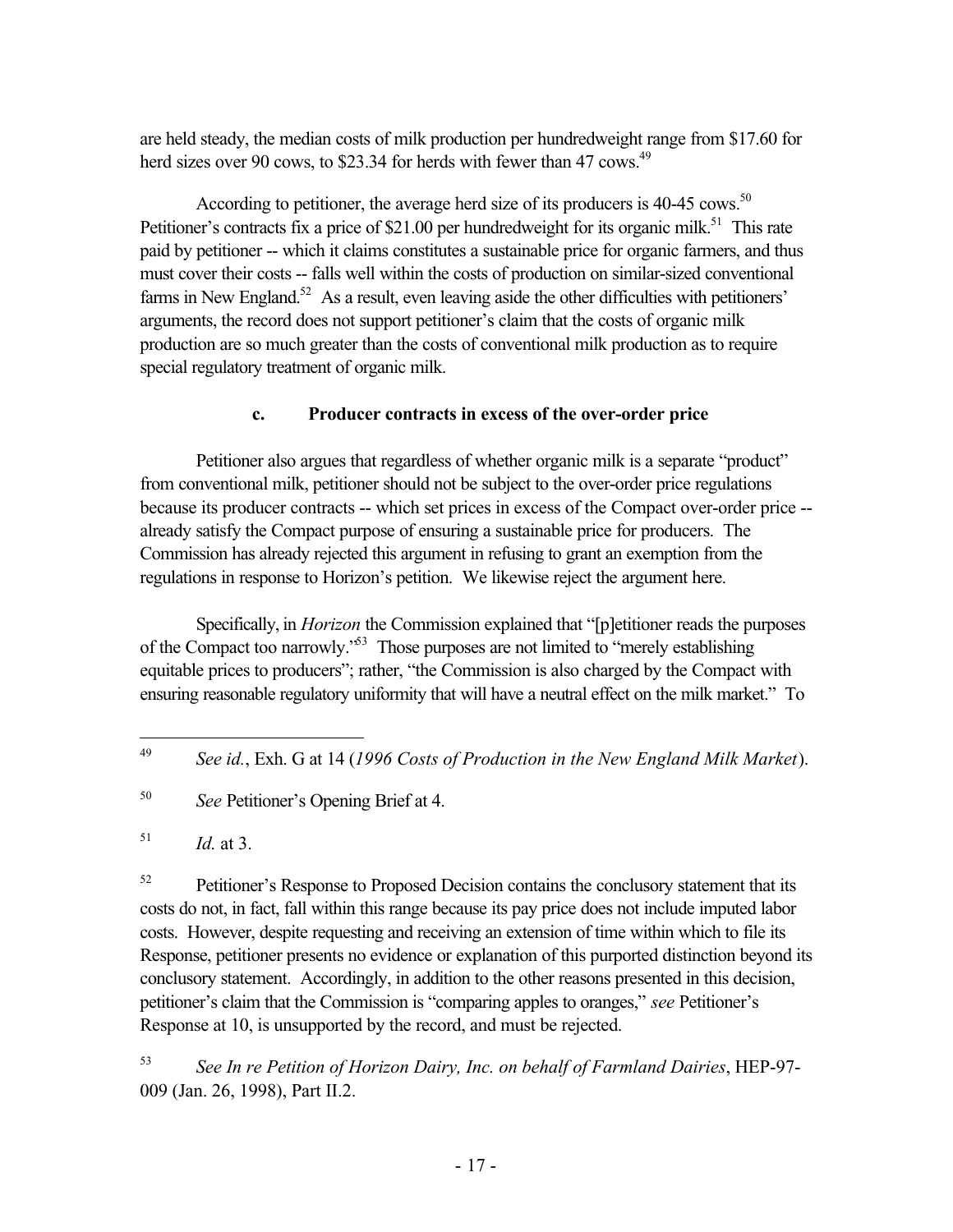maintain this neutral impact, it is the Commission's policy not to take account of private economic arrangements between handlers and producers, regardless of the basis for such payments. Declining to adapt the price-order regulations to account for petitioner's contracts with its producers is simply an application of that policy.

The record in this proceeding reveals that handlers of conventional milk, like handlers of organic milk, may (and often do) have arrangements that result in payments to producers in excess of the Commission's price floor.<sup>54</sup> Such arrangements may include, for example, additional compensation based on volume, quality, or priority of access to milk over a competitor.55 The Commission's regulations do not allow handlers of conventional milk to avoid or reduce their obligations under the Compact on the ground that such private economic arrangements with producers result in a price per hundredweight in excess of the floor established by the Commission's regulations. The same result must obtain in cases (like petitioner's) where the additional compensation to producers is based on the use of organic means of production. Here too, the Commission believes that the Compact purposes are best served by regulating with regard to the single category of fluid "milk," rather than creating separate regulatory regimes for subcategories of milk (in this case defined by private economic arrangements).

Petitioner claims that the prices it pays for organic milk should be distinguished from "premiums" paid for volume or quality because they are embodied in two-year contracts and represent "guaranteed" prices that are not "based on marketplace supply and demand," but are "independent of market conditions."<sup>56</sup> The Commission finds, however, that the form taken by a particular private economic arrangement is not determinative of whether its over-order price regulations must take account of such arrangements. The critical question, as explained above, is whether taking such arrangements into account would create market distortions. The Commission finds that it would.

# **3. The cases cited by petitioner do not require the Commission to accord special treatment to organic milk.**

Petitioner also argues that two unpublished district court opinions indicate that treating organic milk and conventional milk alike for purposes of the Commission's over-order price regulation "is an abuse of discretion."<sup>57</sup> Those decisions are thoroughly distinguishable, and,

 $\overline{a}$ 

<sup>57</sup> *See Pringle v. United States*, No. 97-CV-60342-AA,1998 U.S. Dist. LEXIS 19378 (E.D. Mich. Dec. 9, 1998); *Kreider Dairy Farms, Inc. v. Glickman*, No. Civ. A. 95-

<sup>54</sup> *See, e.g.,* Becker Aff., Exh. H, Tab 1, at 59, 78-79, 105.

<sup>55</sup> *Id.* at 108.

<sup>56</sup> Petitioner's Opening Brief at 29.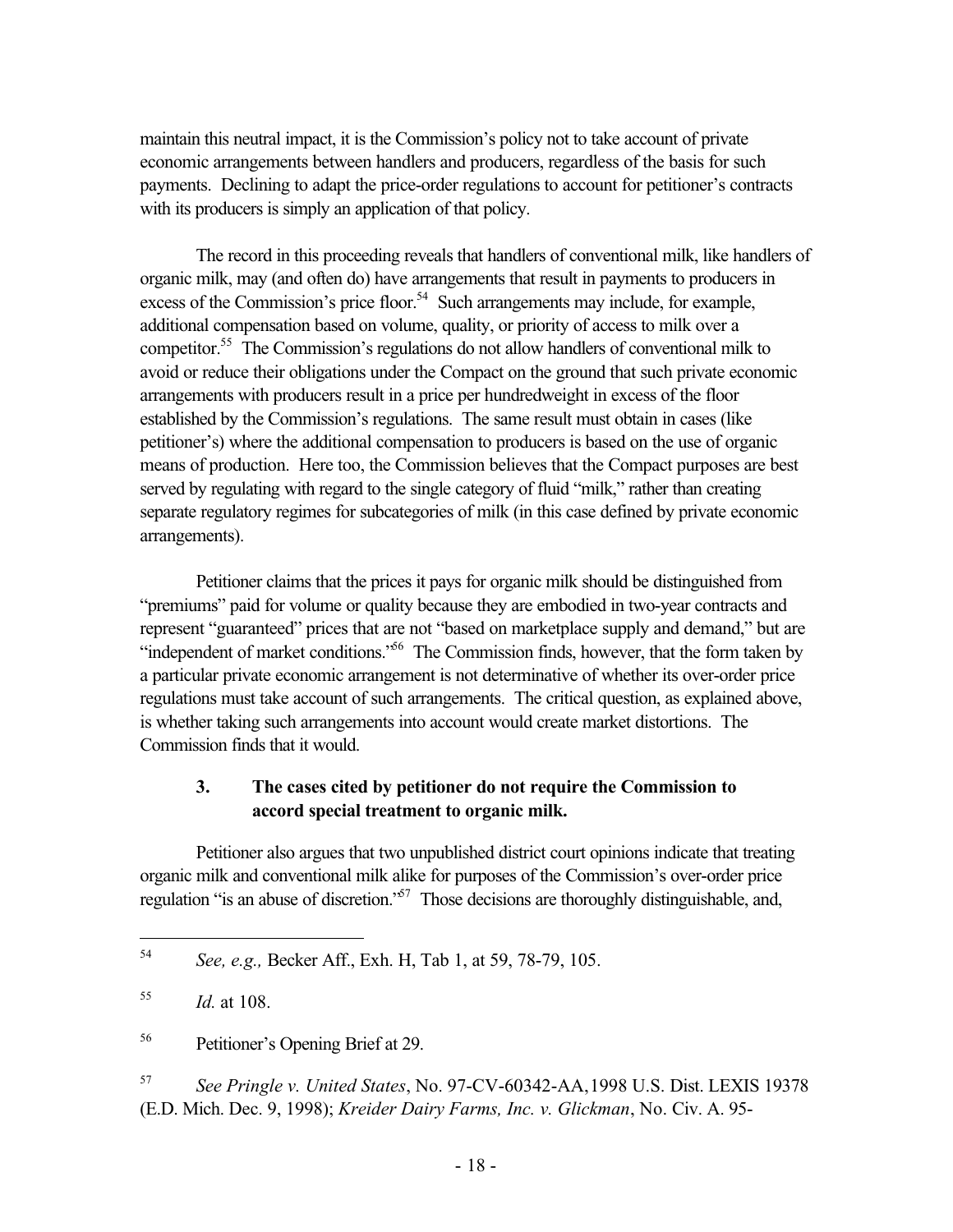moreover, are not binding on the Commission because they arose in different statutory and factual contexts.

The issue in *Pringle v. United States* was whether the Michigan Consolidated Farm Service Agency's failure to pay a higher rate of disaster relief benefits as compensation for the loss of organic beans than for the loss of conventional beans was an abuse of discretion. Because it was undisputed that "organically grown beans demand[ed] a significantly higher price in the marketplace than chemically grown beans," the court found that it was "unreasonable for the [agency] to refuse to recognize this marketplace distinction by way of a separate disaster payment rate.<sup>58</sup> Thus, the *Pringle* court obliged the agency to pay a higher disaster relief price for organic beans.

*Pringle* is inapposite here because, unlike the disaster relief payments at issue in that case, the Commission's over-order fees are not intended to serve as a substitute for the valuation of milk (whether organic or conventional) by the private marketplace. To the contrary, the Commission wishes -- to the extent possible -- to preserve the market signals generated by consumer preferences with regard to subcategories of milk. As discussed above, the Commission believes that to do so, it must endeavor not to upset or distort the relative prices of organic and conventional milk at the same level. Accordingly, if Compact over-order fees are applied so as to raise conventional milk prices to the consumer, the same fees must also be applied to organic milk. In short, *Pringle* is distinguishable because the regulatory action in that case was intended as a stand-in for the private market, while the Commission's over-order price regulations are intended to supplement that market, without unduly distorting it by exempting a particular subcategory of milk from regulation.

The issue in *Kreider Dairy Farms v. Glickman* was whether Kreider, a kosher dairy, should be regulated as a "handler" under federal milk marketing regulations (and so subject to paying certain fees), or accorded an exemption on the ground that it was a self-contained "producer-handler." The agency found that because Kreider distributed its milk through subdealers -- and thus could allegedly rely on other producers to meet its customers' needs during periods of short supply, rather than having to bear the cost of producing an over-supply of its own -- it was not self-sufficient enough to qualify for the "producer-handler exemption."59 The court disagreed and vacated the agency's decision. It reasoned that because the record indicated that Kreider's kosher milk could not, in fact, be augmented in periods of short supply

6648,1996 U.S. Dist. LEXIS 12094 (E.D. Pa. Aug. 15, 1996).

<sup>58</sup> *Pringle*, 1998 U.S. Dist. LEXIS 19278, at \*22-23.

 $\overline{a}$ 

<sup>59</sup> *Kreider*, 1996 U.S. Dist. LEXIS 12094, at \*23-24.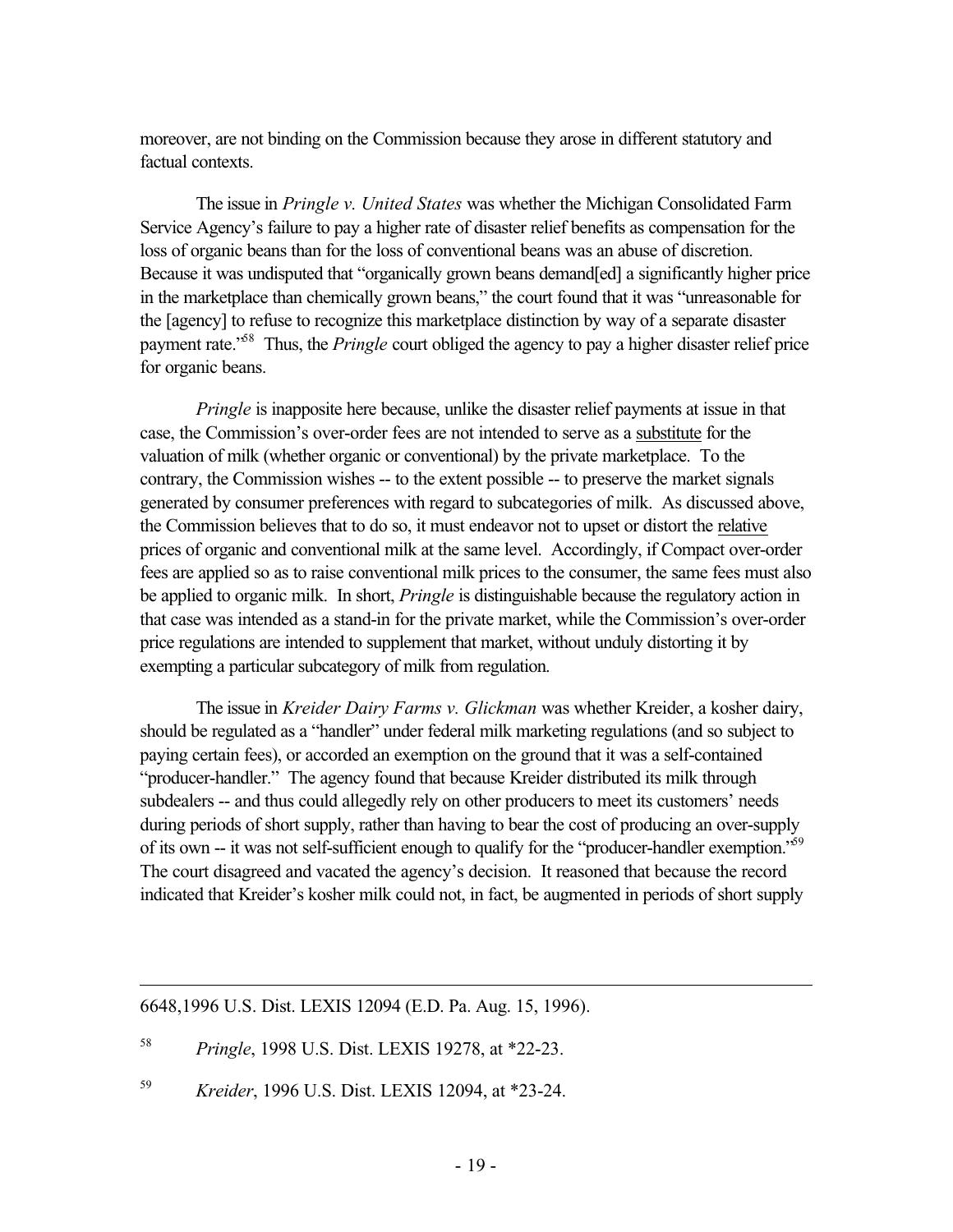by conventional milk from other producers, Kreider's autonomy was preserved for purposes of the "producer-handler" exemption, notwithstanding its sales through subdealers.<sup>60</sup>

*Kreider* is plainly inapplicable in the present circumstances. The question here is whether the Commission may permissibly regulate organic and conventional milk alike so as to avoid conferring an administratively-created competitive advantage on organic milk. For the reasons set forth in Parts II.A.1 and II.A.2, *supra*, the Commission believes that approach is justified. That determination is in no way undercut by the *Kreider* court's unrelated finding that a kosher milk producer-handler reaps no economic benefit from distributing through subdealers because the kosher dairy still must bear the burden of producing an over-supply at some times to satisfy its customers during other times when its cows produce less milk. For these reasons, the Commission finds that the cases cited by petitioner do not prevent it from treating organic milk and conventional milk alike under its regulations.

\* \* \*

In sum, the Commission finds that petitioner has failed to carry its burden to show that the Commission lacks justification for its decision to regulate organic and conventional milk alike. Both the evidence on the record and sound principles of regulatory judgment strongly support the Commission's decision to treat "milk" as a single category, rather than drawing distinctions among different possible subcategories of "milk." Such an approach best serves the Compact's ultimate goal of ensuring stability in the region's local milk supply, with the accompanying benefits for the health and welfare of the region. *See* Compact, § 1.

# **B. Whether petitioner has demonstrated that its particular financial circumstances present such a unique economic hardship as to warrant an exemption in this case.**

In Part II.A of this decision, *supra*, the Commission explains why its decision to regulate organic and conventional milk alike makes sense as a general matter. This section considers whether, notwithstanding the Commission's policy of general applicability, petitioner has demonstrated that applying the regulations in its particular circumstances would result in such unique economic hardship as to warrant a departure from the Commission's regulations. For the reasons set forth below, the Commission finds that petitioner has failed to present -- and the record fails to contain -- the substantial and compelling evidence of unreasonable hardship necessary to justify such an exercise of the Commission's discretion.

Petitioner argues that if the regulations are applied to it, severe economic hardship will befall both petitioner and its producers. According to petitioner, the hardship on it will be a further decline in its financial fortunes, because it cannot pass the cost of Compact assessments

 $\overline{a}$ 

<sup>60</sup> *Id.* at 25-31.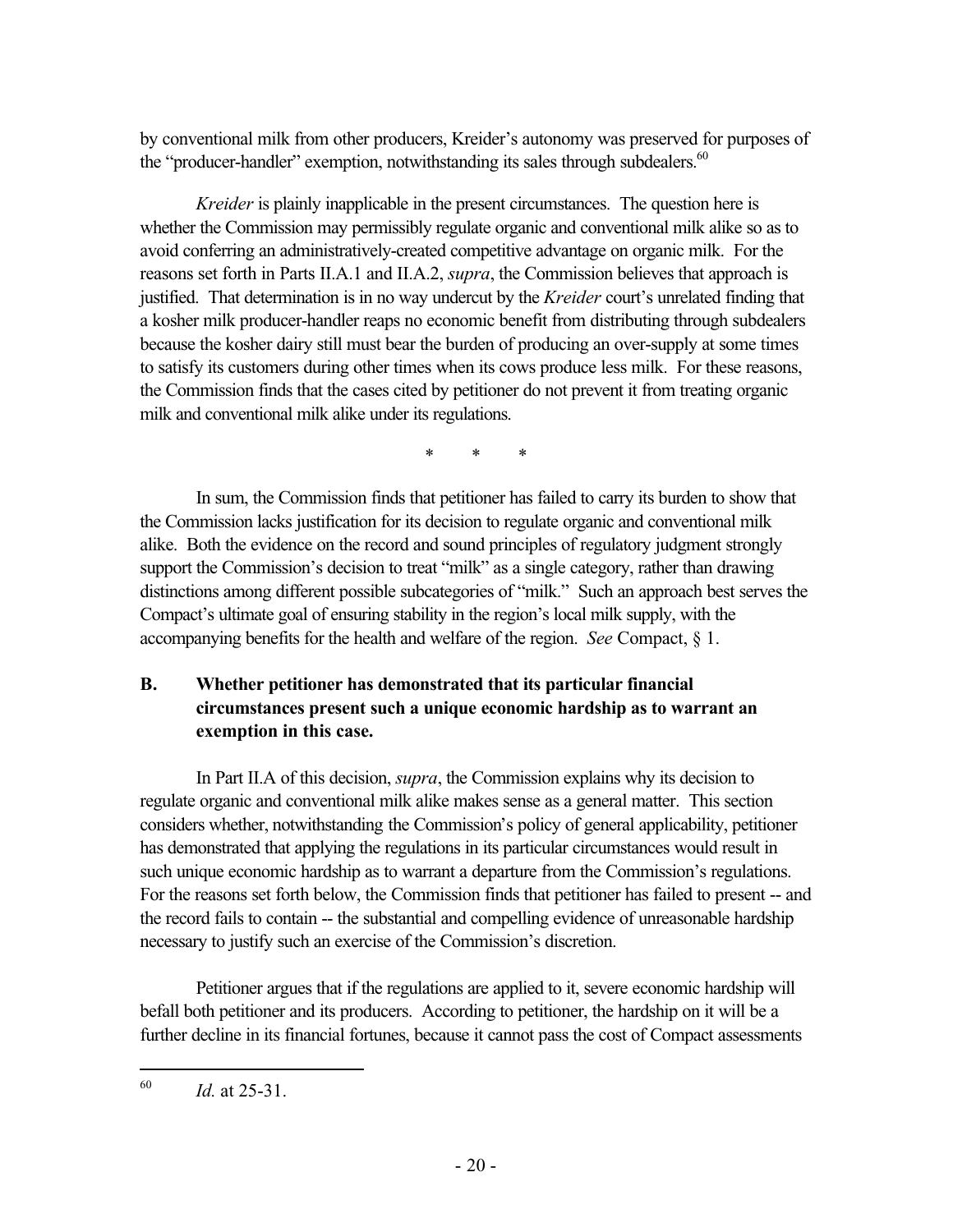through to consumers.<sup>61</sup> Ultimately, petitioner could be forced to go bankrupt, "wind down," or sell its assets.<sup>62</sup> The hardship to producers, petitioner claims, is that they may be forced to "shut" down their farms."63

Petitioner has failed, however, to substantiate its claims that dramatic consequences will follow if the Commission refuses to grant an exemption in this case. Indeed, despite repeated opportunities to update the record, petitioner has failed even to address the effect of recent changes in its ownership and operations on its claims of hardship.

The Organic Cow, incorporated in 1993, was originally wholly owned by Peter and Bunny Flint.<sup>64</sup> On May 1, 1997 -- two months before the Commission's over-order price regulations first went into effect -- the Flints sold a 70 percent interest in the Organic Cow to H.P. Hood, Inc., one of the nation's largest dairies.<sup>65</sup> Then, at about the same time that the District Court's decision was issued in April 1999, the Organic Cow's trademark and the rights to the organic milk that is subject to the Organic Cow's producer supply contracts were acquired by Horizon Organic Dairy, the country's largest organic dairy.<sup>66</sup>

Petitioner has declined to update the record to indicate how its acquisition by its largest and most aggressive competitor has affected its financial situation. Nor does the record contain details of the agreement underlying petitioner's change in ownership -- such as whether Horizon has assumed petitioner's liabilities in addition to acquiring its assets. As a result of petitioner's failure to provide updated information, it is unclear from the record before this Commission what, if any, financial effect of the challenged Compact assessments will be on petitioner. What is clear, however, is that there is no imminent danger of Horizon, which has acquired petitioner's producer supply contracts, going out of business.  $\frac{67}{11}$  It therefore does not appear, contrary to

 $\overline{a}$ 

64 Petitioner's Opening Brief at 2.

 $67$  As noted, the Commission also has denied a petition for an exemption from the overorder price regulations filed by Horizon. *See In re Petition of Horizon Organic Dairy, Inc., on behalf of Farmland Dairies, Inc.*, HEP-97-009. Horizon did not seek judicial review of that decision.

<sup>61</sup> *See* Petitioner's Opening Brief at 10-15.

<sup>62</sup> *Id.* at 19-20.

<sup>63</sup> *Id.* at 16.

<sup>65</sup> *Id.* at 18.

<sup>66</sup> *Id.* at 20.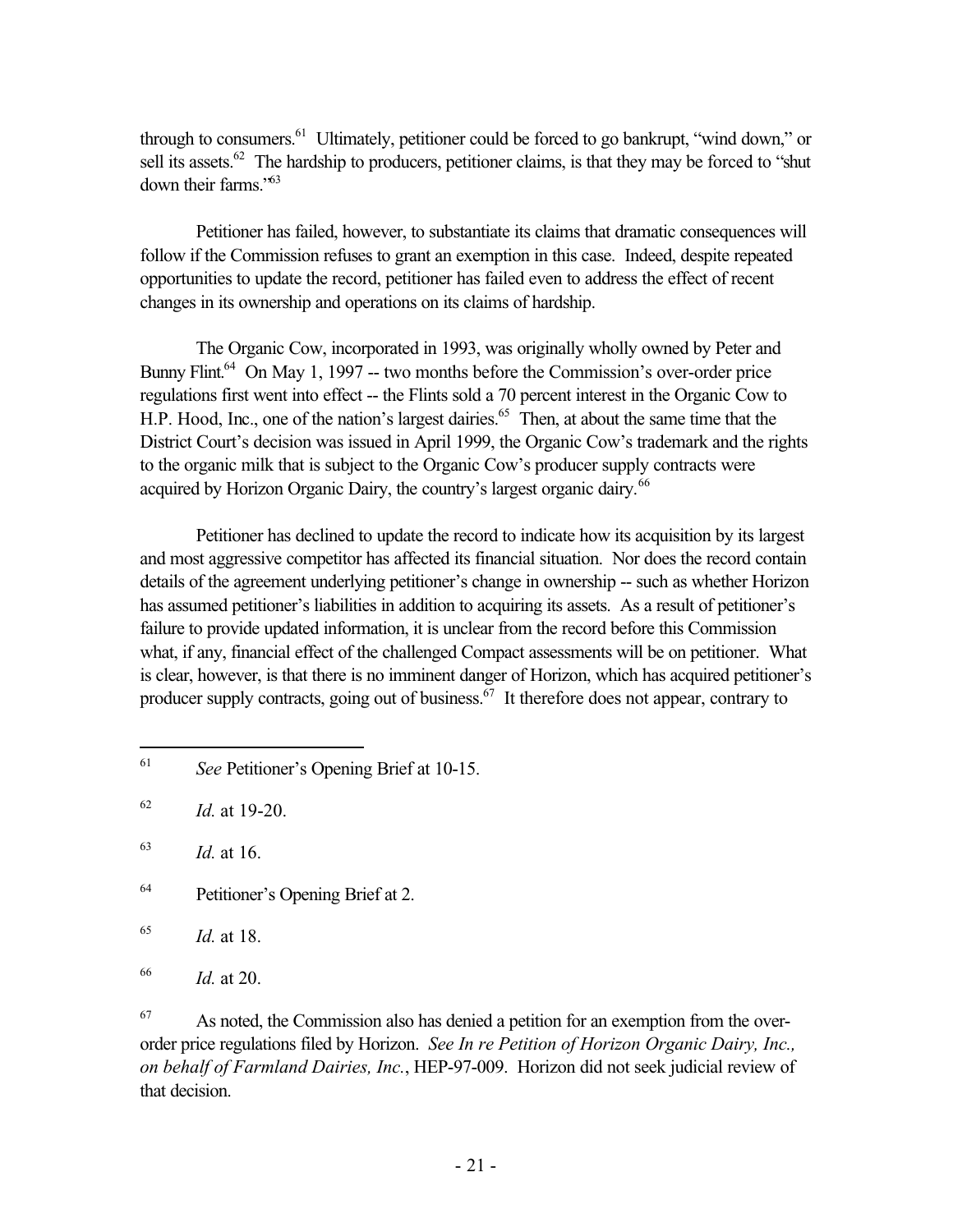petitioner's hyperbolic claims, that "60 family farms in New England will be jeopardized" if the present petition is denied.<sup>68</sup>

Notably, however, even had petitioner remained independent, the record would not support its claim that the Commission's assessments would necessarily have caused it extreme financial hardship. Petitioner emphasizes that its contract prices -- exclusive of Compact monies -- were sufficient to afford producers a fair, sustainable price for their milk.<sup>69</sup> Petitioner also represents, however, that its producers would not have renegotiated those contracts, even faced with the possible failure of petitioner and the resultant jeopardy to the producers themselves.<sup>70</sup> In the Commission's view, this argument strains credulity.

First, as a matter of common sense, if petitioner's prices afford producers a sustainable wage, but petitioner would go out of business if producers insist on receiving Compact monies in addition, it seems clear that producers would generally opt for a sustainable wage over none at all. Indeed, even petitioner grudgingly conceded that at least some of the producer contracts could, in fact, have been renegotiated. $71$ 

Second, there is evidence in the record that petitioner and its Maine producers were able to agree that their contracts should take the Maine Milk Commission price regulation into account.<sup>72</sup> This strongly suggests that the same could be done for the Compact regulations. So far as the record reflects, however, petitioner never attempted to renegotiate its contracts with producers along these lines.

Third, a general description of financial difficulties, such as petitioner presents at pp. 10- 15 of its Opening Brief, does not constitute the kind of compelling evidence of unreasonable hardship necessary to justify an exemption from the Commission's price-order regulations. A petitioner requesting an exemption must bear the burden of demonstrating that the claimed unreasonable economic hardship will result specifically from the application of the Commission's regulations. As the Commission found in its earlier decision, the economic hardships that petitioner describes result primarily from the operation of competitive forces.<sup>73</sup> Importantly,

<sup>72</sup> *Transcript of January 15, 1998 Hearing*, at 30 (Testimony of Peter Flint).

<sup>73</sup> *See, e.g.*, Petitioner's Opening Brief 11-12 (noting a variety of reasons for petitioner's persistent losses, including oversupply, competition with Western dairies, and limited

 $\overline{a}$ 68 Petitioner's Opening Brief at 27.

<sup>69</sup> *Id.* at 29.

 $^{70}$  *Id.* at 4.

<sup>71</sup> *See In re Petition of The Organic Cow, LLC,* HEP-97-006 (Mar. 31, 1998) at 6.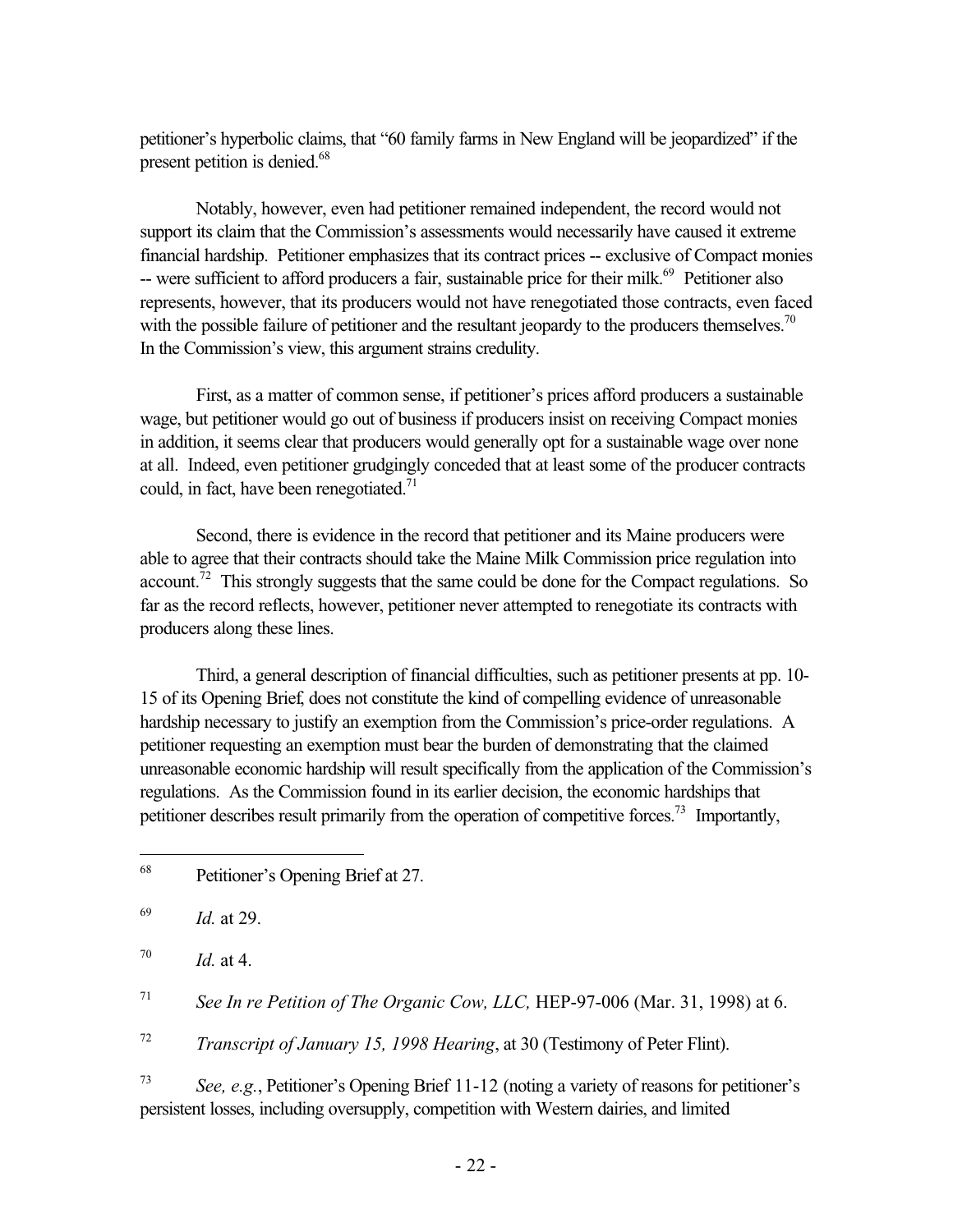Horizon's acquisition of petitioner appears to change significantly the facts regarding petitioner's claims concerning its potential to be successful within the Compact regulatory regime, but petitioner has completely failed to address those developments.

\* \* \*

In sum, the Commission finds that petitioner has failed to carry its burden to demonstrate that, notwithstanding recent changes in its ownership, it will still suffer extreme financial hardship from application of the Commission's regulations, such that an exemption should be granted. Petitioner has had ample opportunity to supplement the record to attempt to make this showing, but has failed to do so. Moreover, even without regard to changes in petitioner's ownership, the present record does not support its claim of hardship.

# **C. Whether the Commission's Refusal to Escrow Payments From Hood in Satisfaction of its Over-Order Payment Obligations Violates the Order of the District Court.**

On remand, petitioner also seeks "to have its [post-September 1998] payments made under the District Court injunction escrowed in accordance with the terms of that injunction."<sup>74</sup> Petitioner claims that the Commission has violated the injunction by declining to escrow "petitioner's" escrow payments. The Commission finds that the payments at issue were not, in fact, "petitioner's," and therefore were not subject to the district court's injunction.

The record reflects that since June 30, 1998, when petitioner ceased operations at its plant in Tunbridge, Vermont, petitioner has had no over-order payment obligations to the Commission. The milk from petitioner's producers that had formerly been processed by petitioner at Tunbridge was thereafter received by Hood at its Agawam, Massachusetts pool plant, and Hood has included that milk in reports filed monthly with the Commission. Hood has not reported sales under petitioner's label separate from other fluid milk distributed in New England from the Agawam plant. Hood has, however, made two separate wire transfers each month in satisfaction of its over-order payment obligations, one of which purports to relate to milk received under petitioner's contracts.

In these circumstances, it appears clear that the post-September 1998 payments that petitioner maintains should have been escrowed were not petitioner's payments at all, but rather payments made by Hood in satisfaction of Hood's own obligations under the over-order regulations. Petitioner argues, however, that the term "defendant" in the district court injunction

distribution).

 $\overline{a}$ 

 $^{74}$  *Id.* at 30.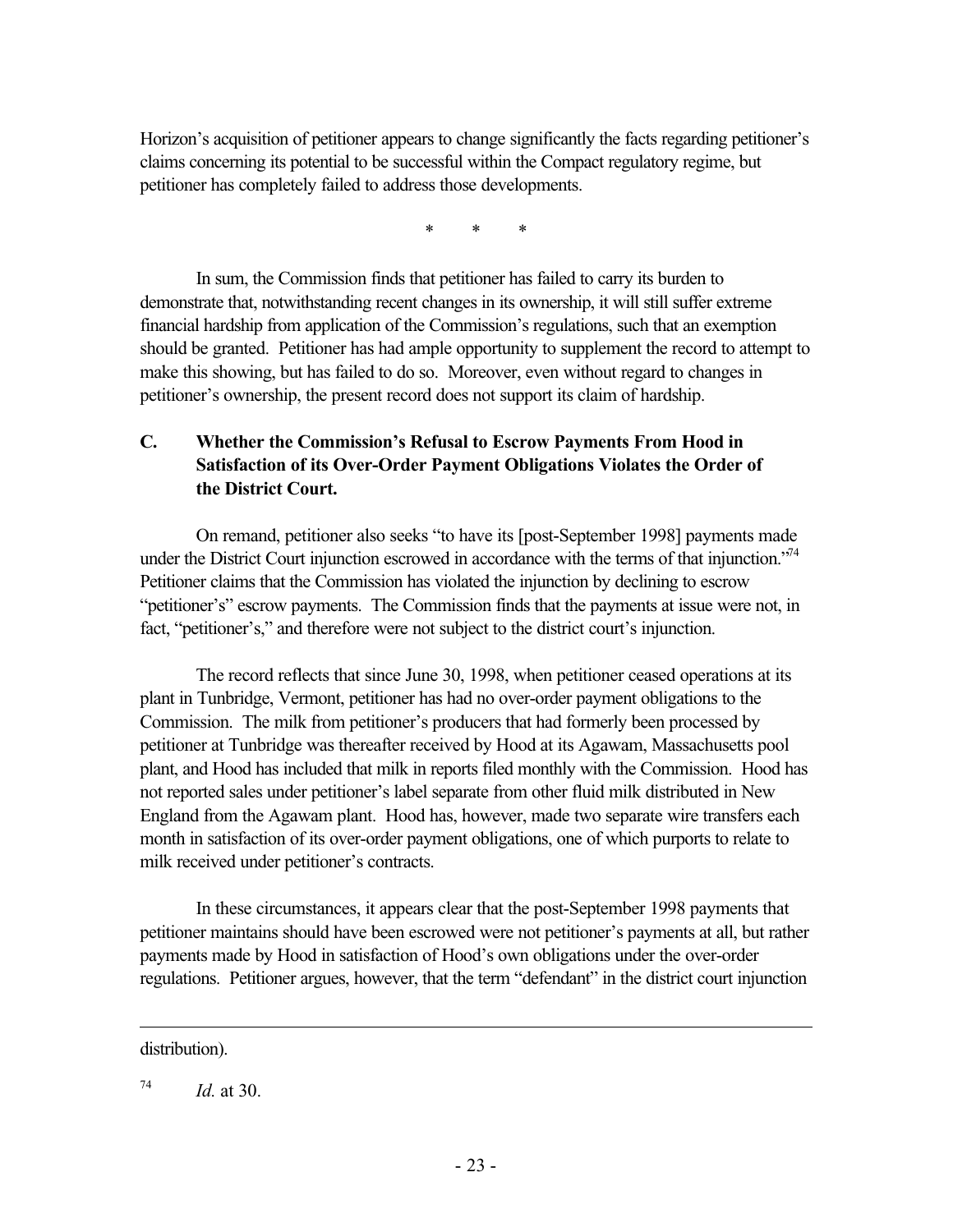"means and includes. The Organic Cow, LLC, its successors in interest and assigns. $^{75}$ Petitioner cites no authority for this assertion, and the Commission does not agree.

The plain language of the injunction applies only to The Organic Cow, LLC; to the extent that petitioner seeks to expand that language, it had ample opportunity to do so before the district court. In its July 31, 1998, letter, the Commission explained that because the Hood Agawam plant was receiving the milk formerly delivered to Tunbridge, Hood would thereafter be responsible for all plant reporting, pool payment and producer disbursement obligations in connection with that milk. The Commission expressly stated that "the [district court] order in this case requiring the escrowing of funds does not apply to Hood," so its funds would not be escrowed "[u]nless Hood obtains an escrow order applicable to it." Although oral argument before the district court was held on September 14, 1998 -- six weeks after petitioner was notified of the Commission's escrow position -- petitioner chose not to raise this question before the court. Petitioner similarly took no action in the more than six months that then elapsed before the district court's April 1999 decision. Finally, neither petitioner nor Hood sought relief from the Commission through a handler exemption proceeding. In these circumstances, the Commission declines to extend the scope of the district court's order to include Hood.

Petitioner also argues that the disputed monies paid by Hood are "in connection with Petitioner's over-order obligation" and therefore fall within the injunction. Petitioner claims that its over-order obligations did not pass to Hood -- notwithstanding the closing of the Tunbridge plant, and Hood's subsequent receipt of petitioner's milk -- because the Commission's "overorder price obligation is imposed on [all] 'handlers,' not [just] 'operators of pool plants.'"<sup>76</sup> Petitioner urges that, under 7 C.F.R. § 1301.9(e), it remains a "handler" because it "does not operate a plant but . . . engages in the business of receiving fluid milk products for resale and distributes to retail or wholesale outlets."

Petitioner simply misreads the Commission's regulations. Although The Organic Cow may still meet the definition of "handler" in 7 C.F.R. 1301.9(e), the Compact does not require reporting or payments from such handlers ("sub-dealers") that contract with pool plants or partially regulated plants to distribute milk under a specific label. Rather, the Compact regulation prescribes reporting and payment obligations for those handlers described in 7 C.F.R. 1301.9(a)-(d).<sup>77</sup> Indeed, petitioner's contrary interpretation of the regulations makes no sense, because it would impose payment obligations (for the same milk) on both sub-dealers and the pool plants or partially regulated plants with which they contract.

<sup>75</sup> Petitioner's Brief Re: Escrow Issue at 2.

 $^{76}$  *Id.* at 5.

<sup>77</sup> *See* 7 C.F.R. Parts 1303, 1304, 1306, 1307, and 1308.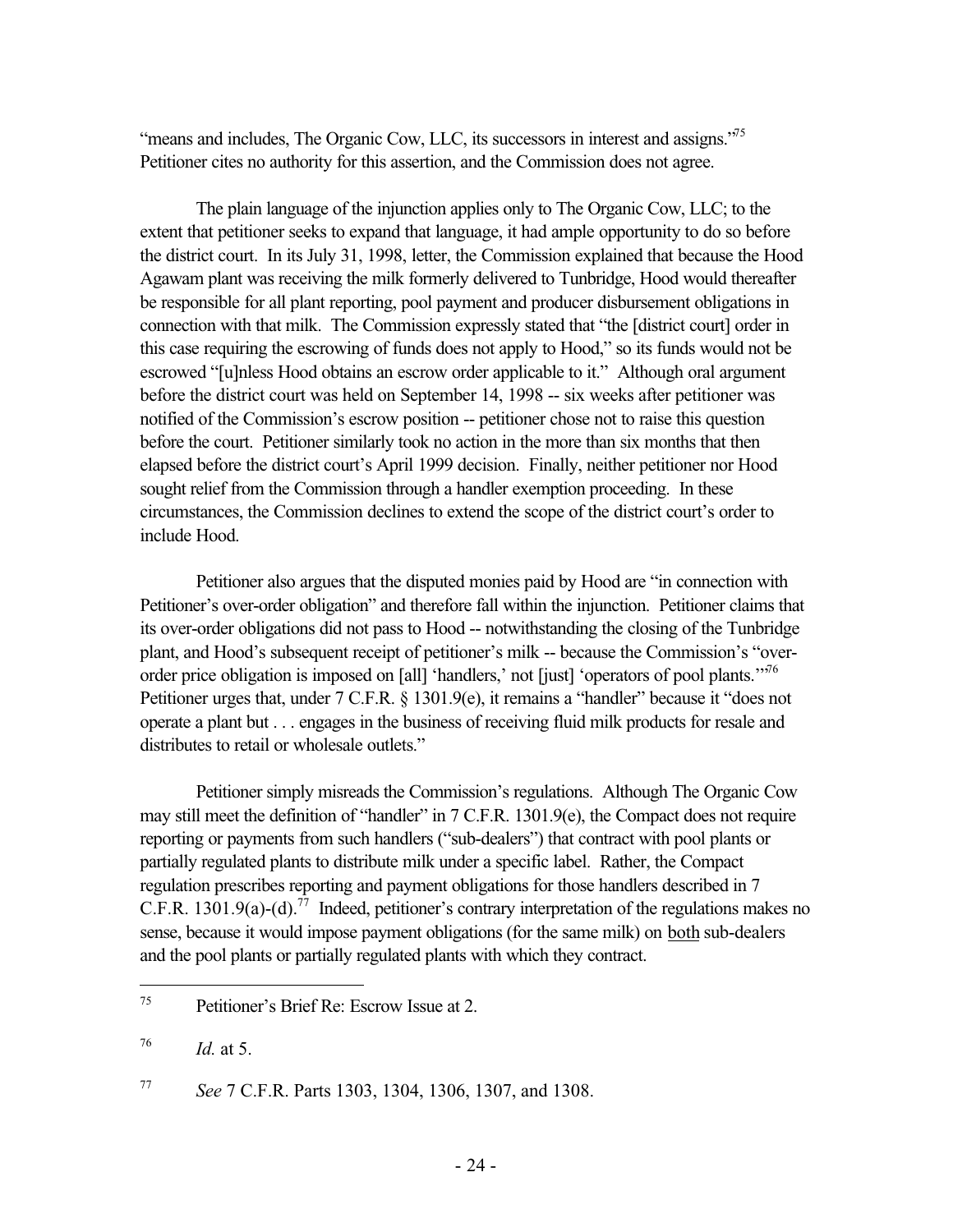\* \* \*

Petitioner's claim that the Commission is not complying with the district court escrow order is thus without merit. The Commission has fully complied with that order.

### **D. Whether Exhibits Filed by the Commission with its Brief in Opposition on Remand must be Excluded from the Record.**

As noted in Part I.D, *supra*, on January 25, 2000, the Hearing Panel denied petitioner's "Motion in Limine" to exclude from the record the affidavits submitted by the Commission. The Hearing Panel gave "three separate and independent grounds for its decision, any one of which would be sufficient to warrant denying petitioner's motion": (1) that "it is a settled principle of administrative law that, in fashioning policy on a particular subject -- whether through rulemaking or adjudication -- an agency may properly take account of its related determinations in other proceedings, and the bases for such decisions"; (2) that "the affidavits that have been supplied by the Commission conform to the procedural rules governing this matter"; and (3) that "it would be particularly inappropriate to strike the information regarding the Commission's related proceedings under the circumstances of this case," given that petitioner had urged the relevance of the Commission's rulemaking proceeding on organic milk in its own affidavits on remand.

Notwithstanding its denial of petitioner's motion, however, the Hearing Panel provided that petitioner would "be afforded an additional opportunity to file a submission addressing the materials presented by those affidavits, in accordance with the Revised Schedule set forth herein." Pursuant to that authorization, petitioner filed a supplemental Brief Re: Motion in Limine on February 7, 2000.

Petitioner's brief does not, however, address the materials presented by the Commission's affidavits. Instead, petitioner renews its objections to the introduction of the Commission's affidavits. Because petitioner's brief presents no new arguments for excluding the challenged affidavits, the Commission declines to revisit its earlier determination rejecting petitioner's motion.

Finally, petitioner also suggests that it was not afforded sufficient time to respond to the Commission's affidavits. Of course, had petitioner believed more time to be necessary, it could have requested an extension from the Hearing Panel, but it declined to do so.<sup>78</sup> Accordingly, the Commission will not now consider petitioner's claim that it was accorded insufficient time to respond to the Commission's affidavits.

<sup>78</sup> The Panel has previously granted two Motions for Continuance by petitioner, extending its deadlines by a total of 90 days.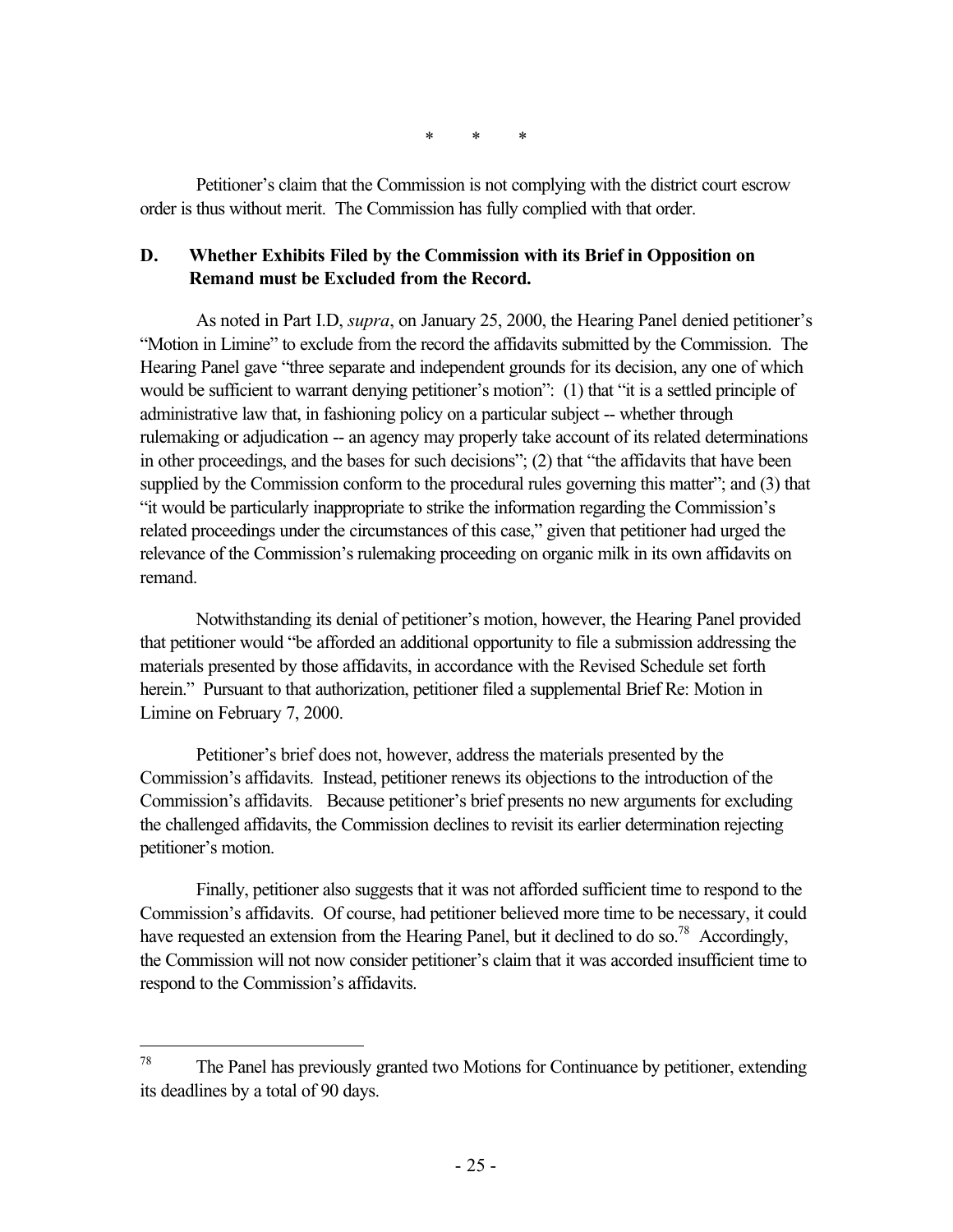### **E. Arguments Raised By Petitioner's Response To Proposed Decision.**

On April 28, 2000, petitioner filed a pleading -- entitled "Petitioner's Response To Proposed Decision" ("Petitioner's Response") -- outlining its disagreements with the Hearing Panel's Proposed Decision in this case. Petitioner's Response primarily sounds two related themes. First, petitioner reiterates its "Motion in Limine" argument that the Commission may not properly rely in this proceeding on materials contained in the Ross and Becker affidavits, including the Commission's related determinations in other proceedings and the bases for those decisions. In addition, Petitioner's Response argues that the Commission's current deliberations may not include consideration of any evidence arising since the Commission's initial decision in this matter. In petitioner's words, the Commission must now reach a decision "using [only] the evidence which was before it [in 1998]."<sup>79</sup>

As set forth in Parts I.D and II.D, supra, the Commission has already considered and rejected petitioner's claim that the Commission may not, in ruling on the present petition, take account of its other deliberations in connection with the proper regulatory treatment of organic milk. That argument therefore requires little additional discussion here. It bears emphasis, however, that -- contrary to petitioner's claims -- a vast body of case law exists supporting the Commission's consideration of related cases. Indeed, it is a fundamental principle of administrative law that an agency must "treat[] like cases alike; an agency may not casually ignore its own past decisions."80 The courts "emphatically require[] that administrative agencies adhere to their own precedents or explain any deviations from them.<sup>81</sup> Accordingly, while it could perhaps be argued that it would be irrational for the Commission not to take account of what it has done in other proceedings addressing the regulatory treatment of organic milk, it certainly cannot reasonably be maintained that the Commission must turn a blind eye to such proceedings.

Petitioner's new claim that the Commission may not now consider any evidence or matter that was not before it at the time of its initial decision is equally unsound. In fact, "there is no principle of administrative law that restricts an agency from reopening proceedings to take new evidence after the grounds upon which it relied are determined by a reviewing court to be

 $\overline{a}$ 

<sup>81</sup> *The Greyhound Corp. v. ICC*, 551 F.2d 414, 416 (D.C. Cir. 1977).

<sup>79</sup> Petitioner's Response at 13.

<sup>80</sup> *Hall v. McLaughlin*, 864 F.2d 868, 872 (D.C. Cir. 1989); *see also, e.g., Mr. Sprout, Inc. v. United States*, 8 F.3d 118, 129 (2d Cir. 1993) (when an agency departs from its own precedents, it must present a "reasoned analysis" to justify the shift).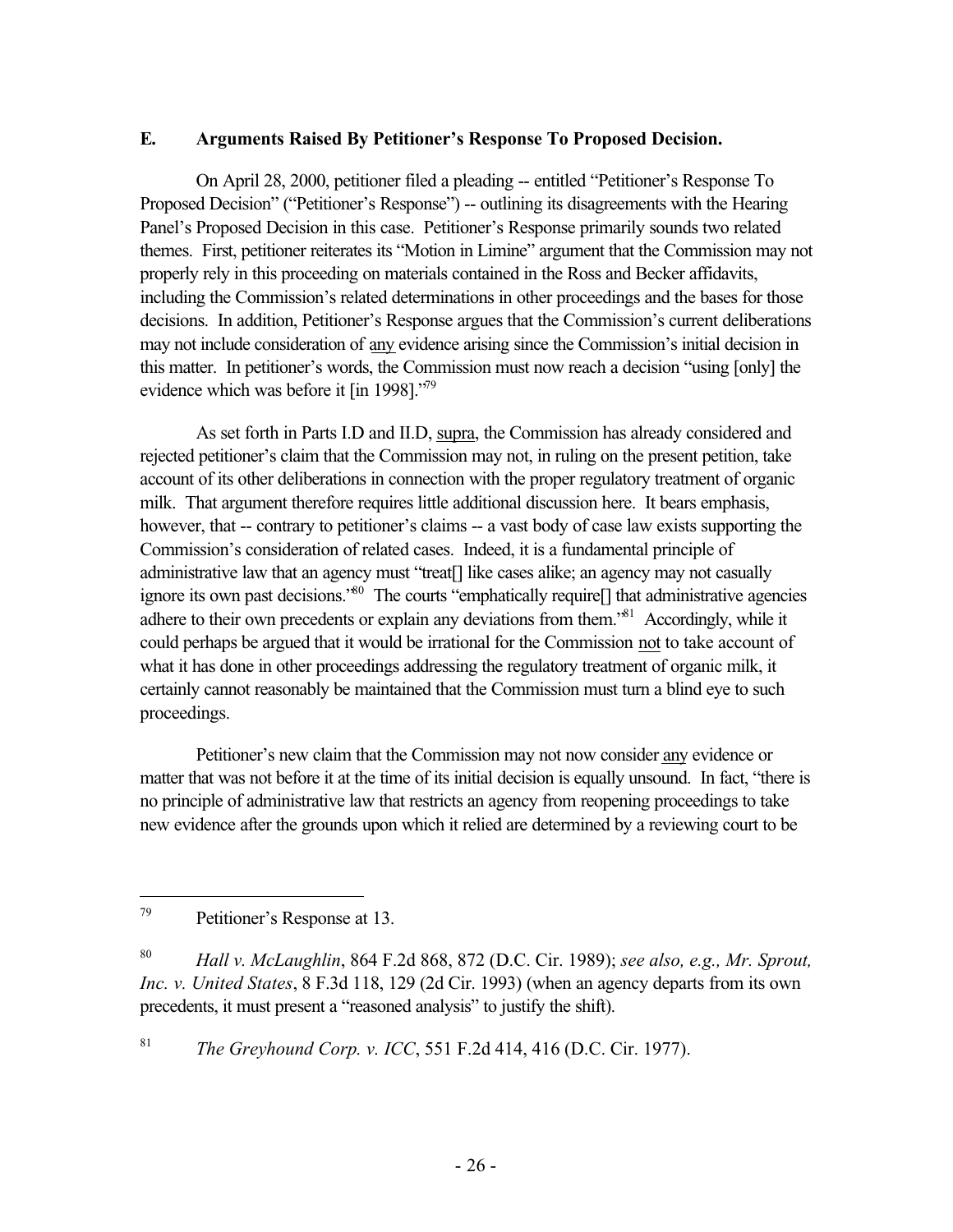invalid.<sup>82</sup> Indeed, "the Supreme Court has specifically indicated that a reopening is one of the courses an agency may follow after [invalidation by] a reviewing court.<sup>83</sup>

That is precisely the course adopted by the Commission in this case. Indeed, the Hearing Panel's August 9, 1999 order setting forth procedures and a schedule to govern this proceeding on remand specifically provided that the parties could "submit up to two affidavits along with [their] brief[s]," for the express purpose of "address[ing] facts or circumstances since the January 1998 oral hearing that relate to petitioner's claim for an exemption.<sup>84</sup> There can be no question that the Commission's other proceedings considering -- and rejecting -- the possibility of a regulatory exemption for organic milk "relate" to petitioner's nearly identical claim here. Accordingly, petitioner's argument that the evidence properly before the Commission in this case was flash-frozen in 1998 is wholly unfounded.<sup>85</sup>

In sum, the Commission finds that the Petitioner's Response provides no basis on which to substantially alter the Findings of Fact or Conclusions of Law set forth in the Hearing Panel's Proposed Decision.

\* \* \*

## **CONCLUSION**

For the reasons set forth above,

(1) Petitioner's request for an exemption from the Commission's over-order regulation is DENIED;

<sup>83</sup> *Id.*

84 As noted in Part I.D, *supra*, petitioner did not object to the procedures established by the Hearing Panel.

<sup>85</sup> The cases cited by petitioner on this point provide no support for its argument. Both *National Treasury Employees Union v. Hove*, 840 F. Supp. 165 (D.D.C. 1994), and *Guy v. Glickman*, 945 F. Supp. 324 (D.D.C. 1996), stand for the unremarkable proposition that judicial review of an administrative decision should generally be based on the record developed before the agency, "not some new record completed initially in the reviewing court." *See Guy*, 945 F. Supp. at 329. In the present proceeding, of course, the disputed materials have been properly presented to the Commission, as provided by the Hearing Panel's August 9, 1999 order.

<sup>82</sup> <sup>82</sup> *PPG Industries, Inc. v. United States*, 52 F.3d 363, 366 (D.C. Cir. 1995).